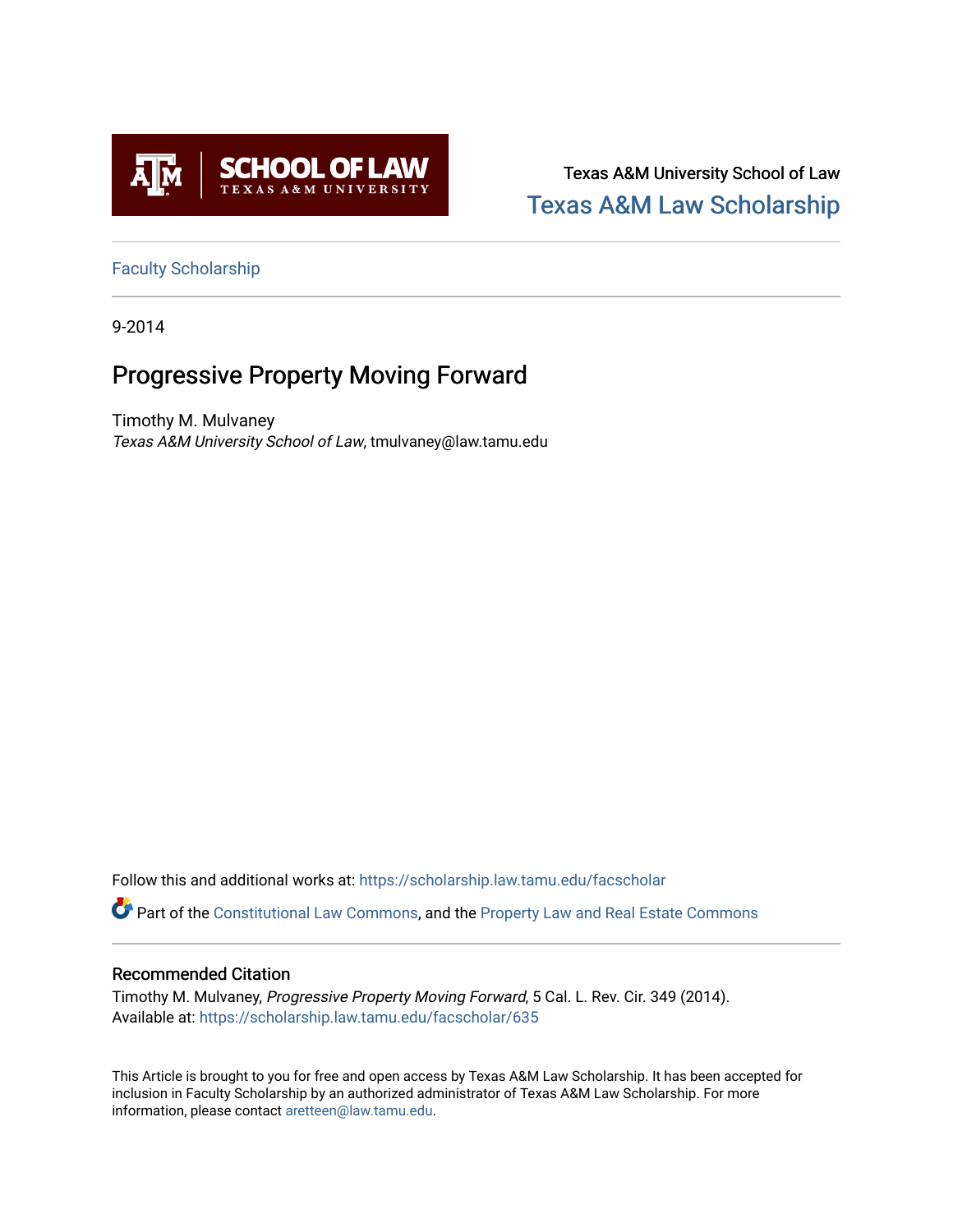# California Law Review Circuit

September 2014

Copyright © 2014 by California Law Review, Inc.

# Progressive Property Moving Forward

Timothy M. Mulvaney\*

|  | D. Transparency, Humility, and Identity: A Brief Illustration 369 |  |
|--|-------------------------------------------------------------------|--|
|  |                                                                   |  |

#### **INTRODUCTION**

In his recent article, *The Ambition and Transformative Potential of Progressive Property*, Ezra Rosser, in his words, strives to "pick a fight with progressive property scholars."<sup>1</sup> Though I must admit my pacifistic tendencies,

Copyright © 2014 California Law Review, Inc. California Law Review, Inc. (CLR) is a California nonprofit corporation. CLR and the authors are solely responsible for the content of their publications.

Associate Professor of Law, Texas A&M University School of Law. Thank you to Benjamin Barros, Zachary Bray, Eric Freyfogle, Peter Gerhart, Jerrold Long, John Lovett, Eduardo Peñalver, Marc Poirier, Sarah Schindler, Richard Shay, Joseph Singer, Stephanie Stern, and Andre van der Walt for their insightful comments on earlier drafts of this manuscript. I owe particular appreciation to Ezra Rosser for the generousness of his review of this response to his work. I also am thankful to have had the opportunity to present this piece at faculty seminars at the University of Idaho College of Law and Texas A&M University School of Law, as well as the 5th Annual Meeting of the Association for Law, Property, and Society at the University of British Columbia. In addition, I am grateful for the fine research assistance of Matthew McGowan.

<sup>1.</sup> Ezra Rosser, *The Ambition and Transformative Potential of Progressive Property*, 101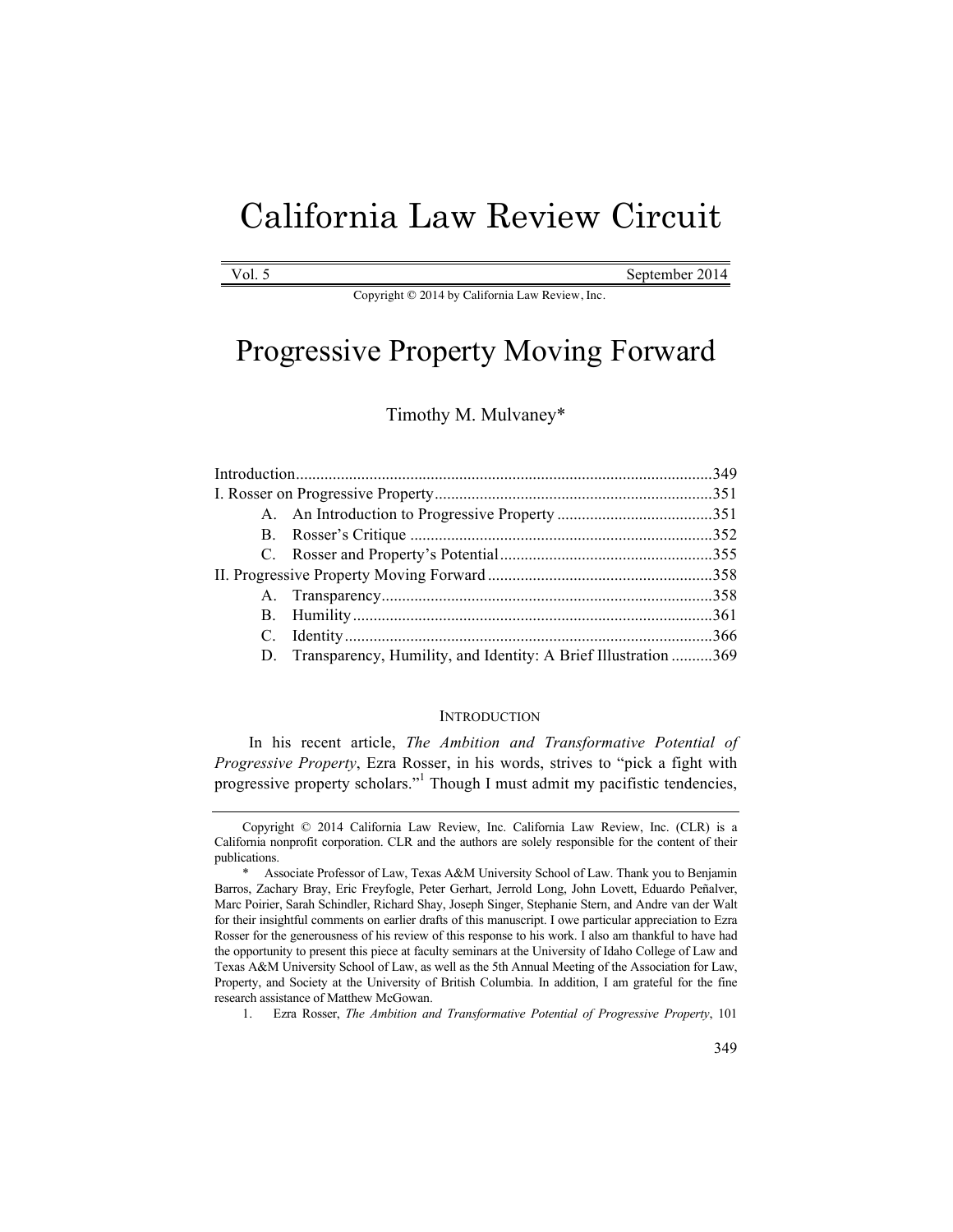I here offer a brief response to Rosser's provocative piece.

Rosser critiques select recent works by a small group of self-identified progressive scholars from their "left flank."<sup>2</sup> The primary targets of Rosser's inter-liberal critique include the 2009 Cornell symposium contributions of three preeminent property theorists, Gregory Alexander, Eduardo Peñalver, and Joseph Singer; the two-page *Statement of Progressive Property*, co-authored by Alexander, Peñalver, Singer, and Laura Underkuffler;<sup>3</sup> and a recent book, *The Meaning of Property*, authored by Jedediah Purdy.<sup>4</sup> Though Rosser's piece moves in several directions, his main contention is that, in the course of laying the foundations of a theory grounded in property's social nature in the abovelisted works, these progressive scholars "gloss over" property law's continuing conquest of American Indian lands and the inheritance of privileges that stem from property-based discrimination against African Americans.<sup>5</sup>

I fully share Rosser's concerns regarding past and continuing racialized acquisition and distribution, if not always his characterization of the select progressive works he critiques. Where I will focus here, though, is on the fact that, in the course of articulating his claim that these select progressive works have failed to attend sufficiently to matters of acquisition and distribution, Rosser wavers on whether a system of private property has the *very capacity* to play even a small part in fostering meaningful progressive change.

After setting forth my understanding of Rosser's contribution in the first part of this essay, I use the remaining pages to express slightly more confidence than does Rosser in property's potential to serve a role in furthering a progressive society. If property is to serve in this role, however, I suggest that it seems important to redesign and reinterpret property in accordance with three themes—*transparency* about property rules' value-dependence, *humility* about the reach of human knowledge and the mutability of our normative positions,

CALIF. L. REV. 107, 108 (2013).

<sup>2.</sup> *Id.* at 171.

<sup>3.</sup> Gregory S. Alexander et al., *A Statement of Progressive Property*, 94 CORNELL L. REV. 743 (2009).

<sup>4.</sup> JEDEDIAH PURDY, THE MEANING OF PROPERTY: FREEDOM, COMMUNITY, AND THE LEGAL IMAGINATION (2010). Unlike the others, Purdy has not adopted the "progressive property" moniker. For examples of scholars suggesting that Purdy's work fits neatly alongside that of Alexander, Peñalver, Singer, and Underkuffler, see, e.g., Gregory S. Alexander, *Pluralism and Property*, 80 FORDHAM L. REV. 1017, 1030 (2011); Jane B. Baron, *The Contested Commitments of Property*, 61 HASTINGS L.J. 917, 924 n.12 (2010); John A. Lovett, *Progressive Property in Action: The Land Reform (Scotland) Act 2003*, 89 NEB. L. REV. 739, 744 (2011). Not all scholars, however, agree. While Rosser described Purdy's *The Meaning of Property* as the "most extensively developed vision of progressive property," *see* Rosser, *supra* note 1, at 125, Eric Freyfogle has suggested that Purdy "situate[es] "himself in the category of those who largely endorse atomistic, contractarian social views and who see individual freedom as the 'single master value,'" that Purdy fails to interact with "work by property scholars . . . who see property chiefly as a tool used by communities to foster their overall welfare," and that "Purdy's book [The Meaning of Property] will probably be satisfying to those who share his emphasis on liberal individualism and his belief that the actions of free-acting individuals will give rise, pretty much automatically, to sociable communities." Eric Freyfogle, Book Review, 29 LAW & HIST. REV. 327, 327–328 (2011).

<sup>5.</sup> Rosser, *supra* note 1, at 107.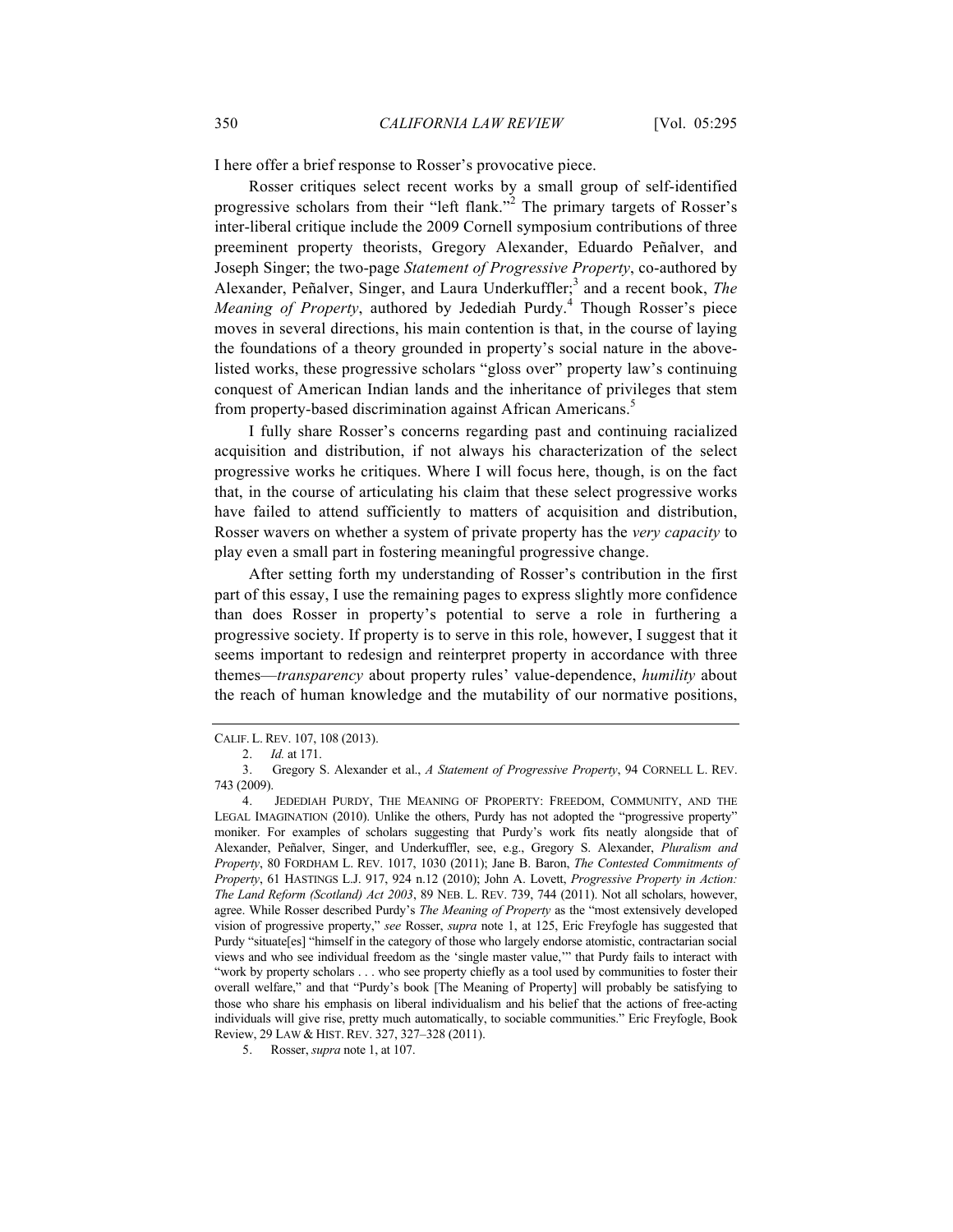and a concern for the socioeconomic *identities* of those affected by resource disputes—themes that underlie a broader set of writings than Rosser considers within the contours of "progressive property scholarship" and on which I offer some very preliminary impressions.

I.

### ROSSER ON PROGRESSIVE PROPERTY

In this part, I introduce the very basic structure of progressive property theory and offer a précis of Rosser's critique thereof, before setting out Rosser's conflicted position on property's progressive potential.

#### *A. An Introduction to Progressive Property*

The progressive scholars Rosser critiques offer an alternative to what they see as the currently dominant conception of property that is heavily centered on coordinating economic transactions and for which standardized exclusion rights constitute ownership's essential core.<sup>6</sup> While theorists supporting this alleged dominant conception often suggest that efficiency or utility maximization should be the drivers of property rules,<sup>7</sup> these more progressive property scholars assert that property institutions can be better designed and property conflicts more appropriately resolved by looking to the "underlying human values that property serves" and the social relationships it fosters.<sup>8</sup>

On this more progressive view, no single metric—efficiency, utility, or otherwise—is appropriate for crafting property rules, for property serves a diverse collection of values.<sup>9</sup> To serve this diverse collection of values requires

<sup>6.</sup> Nicholas Blomley draws on performativity theory to question why this dominant conception persists if it is as flawed as these progressive property scholars suggest and, relatedly, why alternative models "remain marginal outliers, at best." Blomley, *Performing Property: Making the World*, 26 CAN.J.L.JURIS. 23, 42–46 (2013). *See also* Jane B. Baron, *The Expressive Transparency of Property*, 102 COLUM. L. REV. 208, 232–33 (2002). Yet not all left-leaning property scholars concur with the descriptive claim that a conception of property grounded in economics predominates. *See, e.g.*, Eric Freyfogle, *Private Ownership and Human Flourishing: A Critical Review* 24 STELL. L. REV. 430 (2013) [hereinafter Freyfogle, *Human Flourishing*]*.*

<sup>7.</sup> Henry Smith is perhaps the most prominent modern theorist who perceives property as oriented solely by the principle of exclusion. *See, e.g.*, Henry E. Smith, *Property as the Law of Things*, 125 HARV. L. REV. 1691 (2012). In the paper discussed herein, Rosser largely leaves discussion of the orientation Smith supports to the side to concentrate on engaging in conversation within more progressive circles. *See* Rosser, *supra* note 1, at 109. I follow Rosser's lead in this Essay.

<sup>8.</sup> Alexander, *supra* note 3, at 743. This summary admittedly paints with a quite broad brush what is a very complicated and fluid perspective on property. These progressive property scholars see "human flourishing" as both an inherent characteristic of the concept of property and as property's moral foundation. *See, e.g.*, Gregory Alexander, *Ownership and Obligations: The Human Flourishing Theory of Property*, 43 HONG KONG L.J. 451, 452 (2013) [hereinafter Alexander, *Obligations*]; Singer, *Property and Social Relations*, in PROPERTY AND VALUES: ALTERNATIVES TO PUBLIC AND PRIVATE OWNERSHIP 3, 11–12 (Charles Geisler & Gail Daneker eds., 2000). For a further, if still abbreviated discussion on the meaning of human flourishing, see *infra* note 10.

<sup>9.</sup> Rosser, *supra* note 1, at 110. Moreover, progressive theorists suggest that exclusion theorists do not pay sufficient heed to the reality that property regimes can produce ill effects, such as economic inequality and exploitation. On this issue, *see infra* note 22-25 and accompanying text.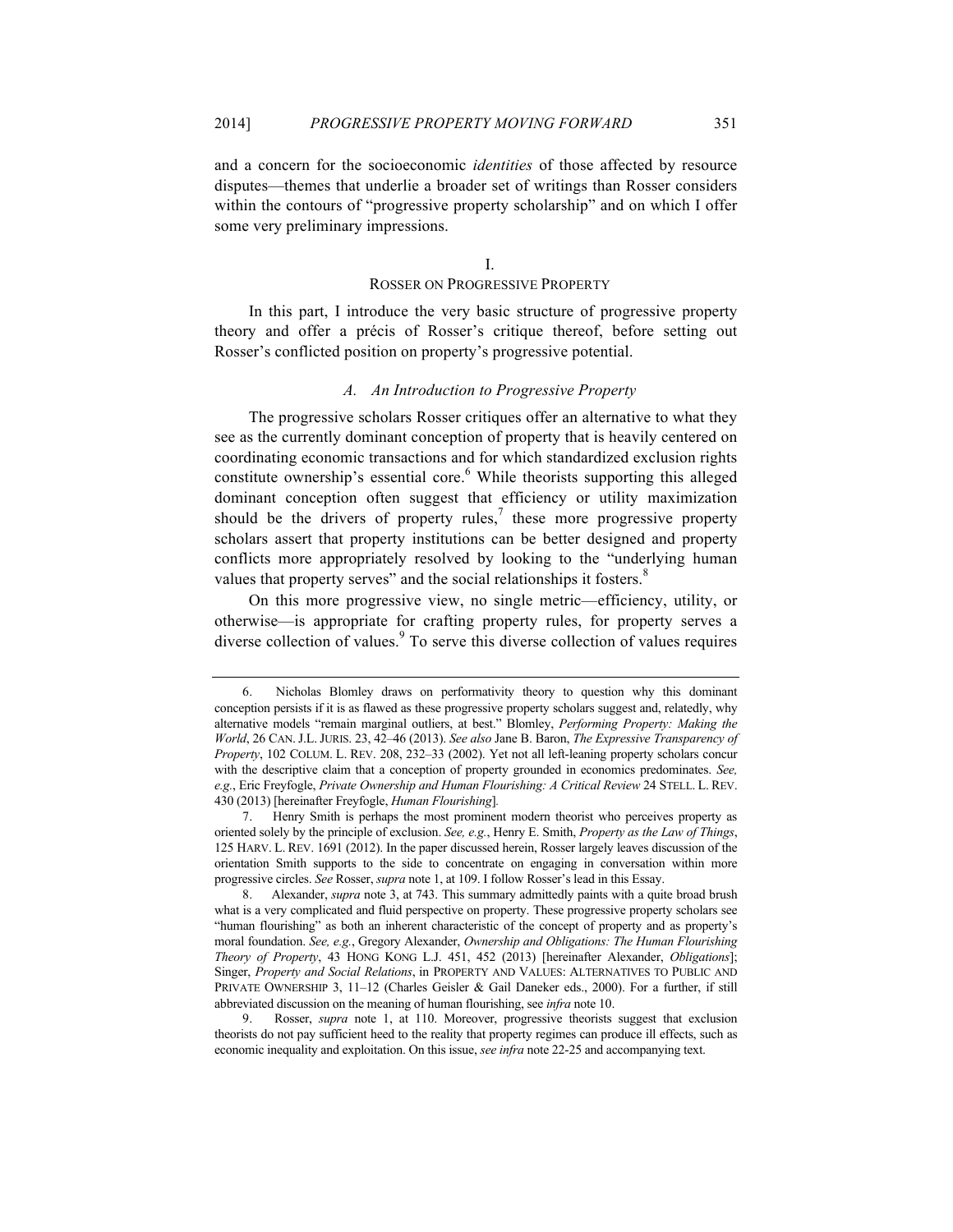considering economics *and many other lines of thought*, including sociallyoriented politics and deep moral considerations that attend not only to the interests of owners but to the interests of nonowners, unborn generations, and the larger ecological community of which humans are a part. Only in that light, these progressive scholars suggest, is it possible to craft and continually update property rules in ways that promote widespread access to those resources and opportunities that enable people to "flourish," i.e., to pursue life courses that are consistent with human dignity.<sup>10</sup>

#### *B. Rosser's Critique*

Rosser is sympathetic to the general slant of the progressive property literature he critiques. $11$  However, he contends that these works rest too heavily

In the *fourth segment*, Rosser returns to exclusion and access to suggest that progressive property scholars should "push even harder against the right to exclude" than they have to date. That Rosser dedicated more than a third of his article to this issue is somewhat surprising given his assertion that progressive scholars are overemphasizing exclusion. His explication of this "harder push" comes across as a series of three unrelated mini-essays. In the first, Rosser suggests that "traditional property" should gain the same weak protections generally afforded what Charles Reich famously labeled "new property." In the second, he returns to *Shack* and *Matthews* to suggest that decisions offering public access rights across private property demonstrate the limitations of property law as a mechanism for progressive change. In the third, Rosser offers several examples that, in his view, exemplify situations where individuals have resisted social obligations: (1) he challenges the notion that common-interest communities socialize property; (2) he critiques the public outrage that followed *Kelo v. New London*  as a "popular effort to curb the state's ability to make collective demands" on owners; and (3) he admonishes white New Orleanians residing on high ground for "taking up arms in defense of their

<sup>10.</sup> Several of the scholars subject to Rosser's critique label this conceptual and institutional foundation of property "human flourishing," an interpretation of Aristotle's term "eaudamonia." *See* ALEXANDER & PEÑALVER, INTRODUCTION TO PROPERTY THEORY 81 (2012); Gregory S. Alexander, *The Social-Obligation Norm in American Property Law*, 94 CORNELL L. REV. 745 (2009). The interpretation builds on the insights of Amartya Sen, who asserts that flourishing is a matter of what a person is capable of doing rather than what possessions she holds. *See* AMARTYA SEN, COMMODITIES AND CAPABILITIES (1985); AMARTYA SEN, DEVELOPMENT AS FREEDOM (1999); *see also* MARTHA NUSSBAUM, UPHEAVALS OF THOUGHT: THE INTELLIGENCE OF EMOTIONS 416 (2001) ("[A] liberal political society is best advised to describe its basic entitlements as a set of capabilities, or opportunities for functioning . . . in some central areas of human life that are likely to prove important for whatever else the person pursues"). Calls for "widespread" access to these capabilities often are grounded in the iconic work of John Rawls. *See generally* JOHN RAWLS, A THEORY OF JUSTICE (1973); JOHN RAWLS, JUSTICE AS FAIRNESS: A RESTATEMENT (2001) [hereinafter RAWLS, JUSTICE AS FAIRNESS].

<sup>11.</sup> While Rosser's sixty-five page piece eludes a concise summary, this footnote presents a rough overall picture for those who are perusing this Essay before having read the original paper to which it responds. In several instances, I restate and expand upon in the text several of Rosser's examples that I outline here.

Rosser's article proceeds in five segments. In the *first segment*, he conducts a work-by-work critique of the five pieces noted in the text for failing to pose radical-enough approaches to a litany of progressive causes and for focusing too intently on limitations to the right to exclude, as discussed in the likes of *State v. Shack* and *Matthews v. Bay Head*. In the *second segment*, Rosser leaves these works aside to highlight the past and continuing racialized acquisition and distribution of property. In the *third segment*, instead of returning to the works he critiqued at the outset, Rosser suggests that a recent book co-authored by Sonia Kaytal and Peñalver is "the best way" to understand the limited demands that Alexander, Peñalver, Purdy, Singer, and Underkuffler make on property law with respect to the acquisition of property.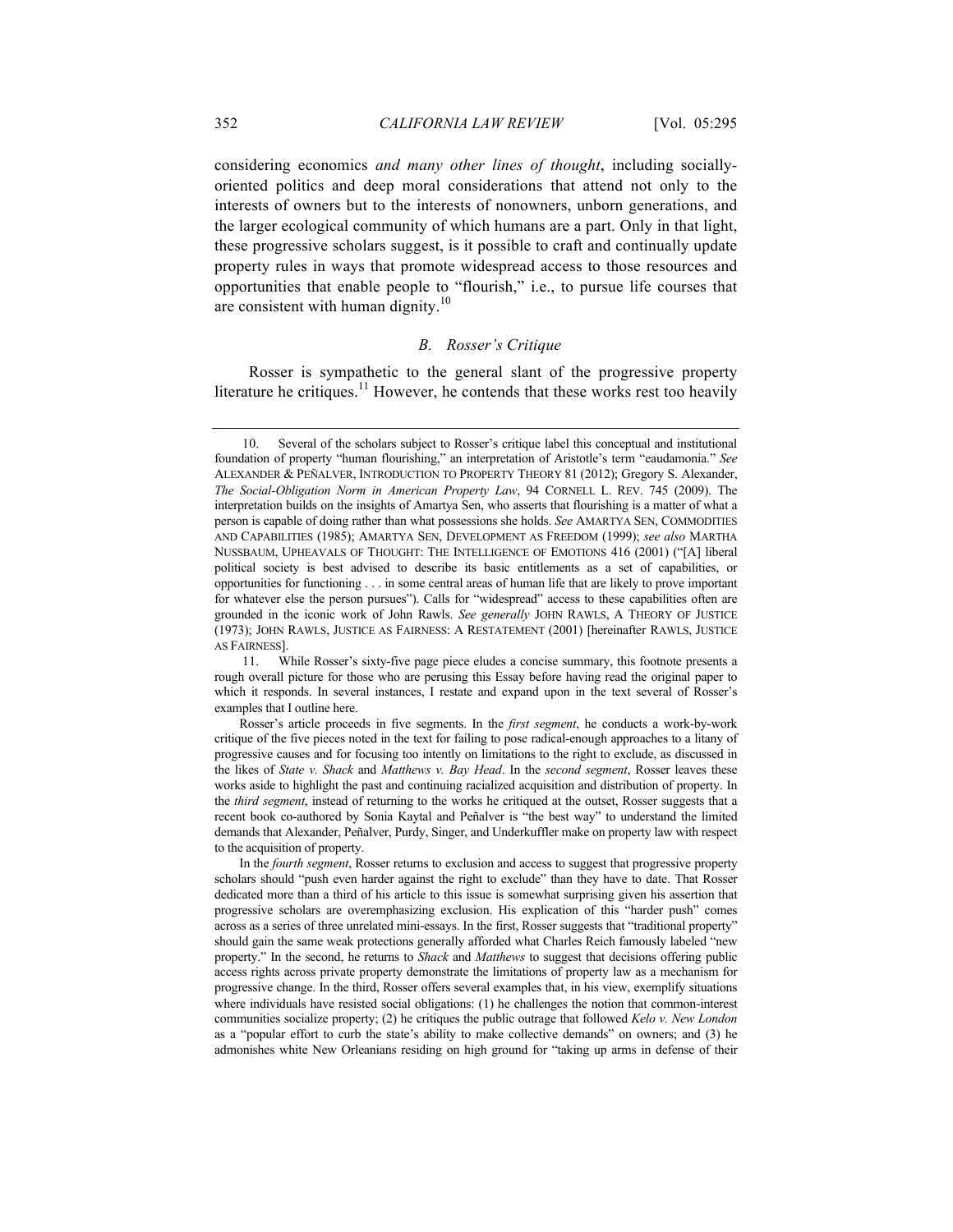on well-known access cases,<sup>12</sup> most prominently *State v. Shack*<sup>13</sup> and *Matthews v. Bay Head.*<sup>14</sup> To Rosser, these two decisions start from a baseline of exclusion and merely set out limited progressive exceptions thereto, namely affording (1) access onto a farm owner's land for federal aid workers seeking to visit privately with migrant employees living on the land, and (2) access onto portions of a privately-owned dry sand beach for non-owners hoping to enjoy the public trust waters of the Atlantic Ocean.<sup>15</sup> Concentration on the likes of *Shack* and *Matthews*, Rosser explains, stands in the way of "[a]n acquisitionand distribution-centered approach [that] would bring attention to prior wrongful acquisition and to related, currently experienced inequality."<sup>16</sup> Rosser's primary aim, then, is to encourage these progressive property theorists to expand their horizons and think more deeply than he suggests they have thus far about the past and continuing subordination of certain minority groups.

Curiously, though, Rosser does not discuss in much depth the many contributions that these progressive property scholars—most prominently, Singer—have made on issues of conquest and race over the past three decades.<sup>17</sup> Indeed, more broadly, Rosser merely references a small handful of

As noted in the text, rather than engaging with Rosser on each of these discrete matters, I have chosen in this short response to focus on a thread that, on my reading, weaves through Rosser's piece: while Rosser gives myriad examples of property serving as a tool of oppression and constraint, he wavers on property's ability to serve as a tool of progressive change.

- 12. Rosser, *supra* note 1, at 117–18, 125, 152–58.
- 13. State v. Shack, 58 N.J. 297 (1971).
- 14. Matthews v. Bay Head Improvement Association, 95 N.J. 306 (1984).

15. As Rosser reads *Shack*, the New Jersey Supreme Court began from the premise that a landowner/employer had the right to exclude outsiders; only thereafter did the court carve out an exception that allowed federally-funded aid workers to meet privately with migrant farmworkers living on the land at a time that would not interfere with business operations. Rosser, *supra* note 1, at 152-56. In explaining *Matthews*, Rosser suggests that the same court worked from a baseline of oceanfront landowners' exclusionary rights, and adjusted those rights only in narrow instances where, for example, the owner has allowed public access in the past and publicly-owned beaches are not available nearby. *Id.* at 152–53, 156–58. There is an opposing—and more progressive—view of these types of access disputes that begins the conversation with a communitarian understanding and then carves out private-right exceptions—like the right to exclude—in those circumstances where those private rights can help further communal interests.

16. *Id.* at 107.

17. For a simple example, Rosser criticizes property textbooks for failing to include American Indian law cases beyond *Johnson v. M'Intosh*, 21 U.S. 543 (1823). Rosser, *supra* note 1, at 128-33. While that is true of Alexander's co-authored textbook, *see* DUKEMINIER, ET AL., PROPERTY (7th ed. 2009), Singer's single-authored text contains a significant section on "conquest," which includes five principal American Indian law cases and an analysis of the two cases—the U.S. Supreme Court's

property" in the wake of Hurricane Katrina instead of lending a helping hand to African American flood victims in more vulnerable parts of the city.

In the *fifth and final segment*, Rosser returns to acquisition and distribution to suggest that progressive property scholarship should stop focusing on what he addressed in the prior segment exclusion and access—and remind the country that the current misdistribution of wealth across racial lines rests in part on past and continuing discrimination against American Indians and African Americans. He acknowledges here, however, that the authors of the progressive works he critiques actually have addressed issues of acquisition and distribution in earlier articles they have written, but suggests that because they have done so does not resolve the broader question about "the efficacy of 'property'-based progressive change."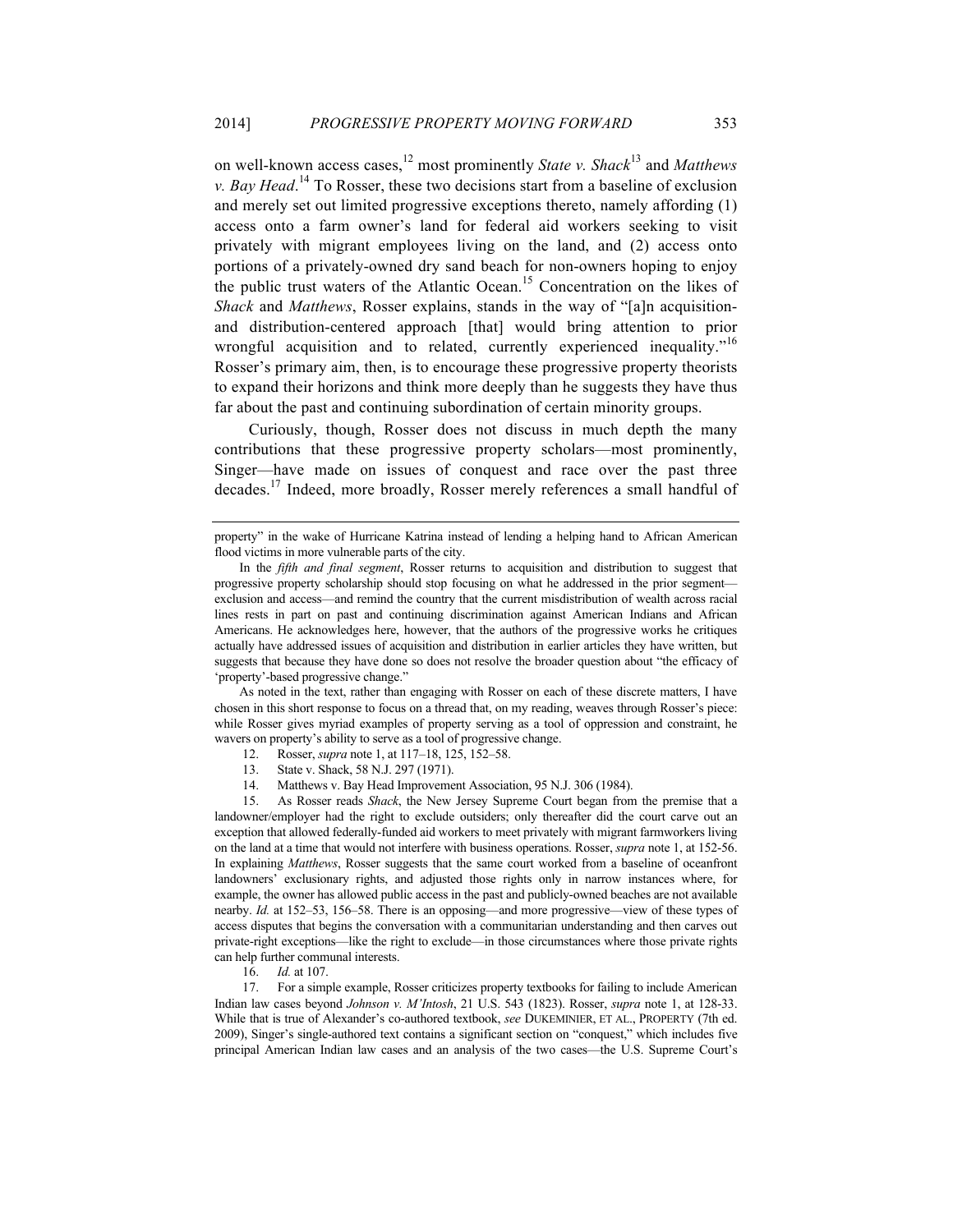these scholars' earlier seminal works in select footnotes, $18$  and recurrently espouses the perspective that these authors' "progressive property scholarship" is confined to the 2009 Cornell symposium.<sup>19</sup> Such reasoning could be construed as failing to sufficiently acknowledge that the viewpoints presented in the symposium incorporate and build upon these authors' prior works and inform their works that have followed. More significantly, Rosser's approach lends support to the misleading notion that the Cornell symposium presented a grand, new progressive conception of property.<sup>20</sup> To the contrary, it seems the symposium more accurately can be described as seeking to give existing progressive conceptions of property new traction in legal scholarship and to encourage continuing work that delineates and clarifies the content of these conceptions in the present day. $^{21}$ 

18. *See, e.g.*, Rosser, *supra* note 1, at 112 n. 15–16 (citing a small selection of Singer's many writings on American Indians and property law); *id.* at 170 n.397 (citing LAURA UNDERKUFFLER, THE IDEA OF PROPERTY: ITS MEANING AND POWER 146–49 (2003) [hereinafter UNDERKUFFLER, IDEA OF PROPERTY]; GREGORY ALEXANDER, COMMODITY & PROPRIETY: COMPETING VISIONS OF PROPERTY IN AMERICAN LEGAL THOUGHT 1776–1970 (1997); JOSEPH SINGER, THE EDGES OF THE FIELD: LESSONS ON THE OBLIGATIONS OF OWNERSHIP (2000)).

19. *See, e.g.* Rosser, *supra* note 1, at 112 n.15 ("This not to say that these scholars are not concerned with distribution and acquisition, but in their progressive property scholarship such concern has taken a backseat."); *id.* at 115 n.31 ("It is worth emphasizing that my argument is based on the progressive property contributions of these authors and does not attempt the herculean task of surveying their many scholarly contributions."). Rosser veers from this approach only by discussing at some length Purdy's book and a book co-authored by Peñalver, EDUARDO M. PEÑALVER & SONIA K. KAYTAL, PROPERTY OUTLAWS: HOW SQUATTERS, PIRATES, AND PROTESTERS IMPROVE THE LAW OF OWNERSHIP (2010), without explaining why he considers those select writings to be part of those authors' progressive property scholarship while Purdy and Peñalver's other writings, or any works of Alexander, Singer, and Underkuffler outside of their 2009 symposium pieces, do not deserve such consideration.

20. Nestor Davidson accurately notes that "[t]he legal realists, particularly Felix Cohen, Morris Cohen, and Robert Hale, laid the groundwork for our modern understanding of the role of social relations in property." *See* Nestor Davidson, *Property and Relative Status*, 107 MICH. L. REV. 757, 771 (2009).

21. If my description of the 2009 Cornell symposium's aim is accurate, it seems the symposium has succeeded in the sense that it has provided renewed momentum for progressive theorists. The authors of the *Statement of Progressive Property*, *supra* note 3, and other leading U.S. scholars have thoughtfully expounded upon the Statement's tenets in a variety of areas. *See, e.g.*, Gregory S. Alexander, *Governance Property,* 160 U. PA. L. REV. 1853 (2012); Gregory S. Alexander, *Pluralism and Property*, 80 FORDHAM L. REV. 1017 (2011); Gregory S. Alexander, *Unborn* 

decisions in *Tee-Hit-Ton v. U.S.*, 348 U.S. 272 (1955), and *City of Sherill v. Oneida Indian Nation of New York*, 544 U.S. 197 (2005)—that Rosser advocates should be included. *See* JOSEPH SINGER, PROPERTY LAW: RULES, POLICIES, AND PRACTICES 97–125 (5th ed. 2010). Moreover, Rosser, in discussing *Tee-Hit-Ton*, agreeably quotes Singer's critique of the Supreme Court's opinion in that case, which denied an Alaskan tribe's claim for compensation when the government appropriated its land and timber. *See* Rosser, *supra* note 1, at 132 (citing Joseph Singer, *Reply Double Bind: Indian Nations v. the Supreme Court*, 119 HARV. L. REV. F. 1 (2005)). And, as for *City of Sherrill*, Rosser says "the academic commentary on [the Court's opinion that reacquisition of what were traditionally tribal lands did not restore tribal sovereignty to those lands] has been almost uniformly critical," for which he cites, among other scholars, Singer. *See* Rosser, *supra* note 1, at 133 (citing Joseph Singer, *Nine-Tenths of the Law: Title, Possession & Sacred Obligations*, 38 CONN. L. REV. 605, 609–10 (2006)). If Singer is glossing over the historical and continuing conquest of American Indian lands, Rosser has not provided evidence of such oversight.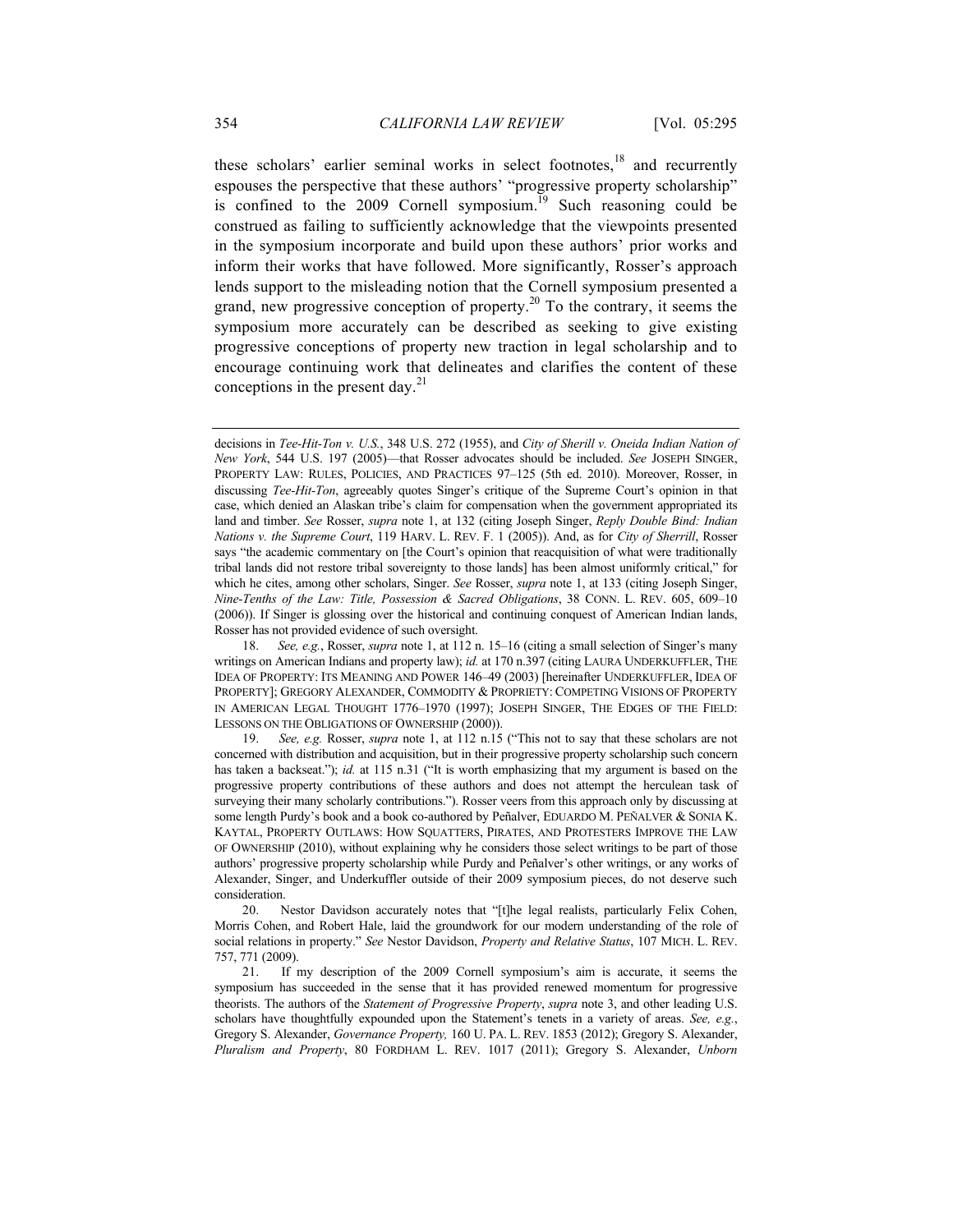### *C. Rosser and Property's Potential*

Despite these shortcomings, Rosser's piece offers a meaningful contribution to progressive property scholarship by presenting a fresh perspective on property's capacity to produce socially-ill and sociallybeneficial effects. Rosser recounts several practical ways in which property, in his view, can and does promote and perpetuate oppression. For example, he explains how the subordination of Indian title to title conveyed by the U.S. government continues to underlie title to most of the country's real property.<sup>22</sup> For another, he discusses the reality that funding public education by local property taxes "almost guarantee[s] that the 'best' schools are in the 'best' neighborhoods," enabling "middle- and upper-class whites to secede from the challenges presented by urban black poverty."<sup>23</sup> For a third, he classifies the myriad state legislation prompted by the public outrage that followed the U.S. Supreme Court's decision in *Kelo v. New London*—which concluded that condemnation for economic redevelopment purposes is consistent with the Fifth Amendment's "Public Use" Clause—as a "popular effort to curb the state's ability to make collective demands" on owners.<sup>24</sup> As a final example, he critiques gated "common interest communities" as allowing member owners to "protect themselves against future obligations to the public" by congregating people of the same socioeconomic class and allowing them to opt out of public services.<sup>25</sup>

*Communities* (Cornell Law Sch., Working Paper No. 110), *available at* http://papers.ssrn.com/sol3/papers.cfm?abstract\_id=2241746*;* Eduardo Peñalver, *Property's Memories*, 80 FORDHAM LAW REVIEW 1071 (2011); Joseph W. Singer, *Property as the Law of Democracy*, 63 DUKE L.J., 1287 (2014); Joseph W. Singer, *The Anti-Apartheid Principle in American Property Law*, 1 ALA. CIV. RTS. & CIV. LIBERTIES L. REV. 83 (2011); Joseph W. Singer, *Subprime: Why a Free and Democratic Society Needs Law*, 47 HARV. C.R.-C.L. L. REV. 141 (2012); Joseph W. Singer, *The Rule of Reason in Property Law*, 46 U.C. DAVIS L. REV. 1369 (2013); Joseph W. Singer, *Erasing Indian Country: The Story of* Tee-Hit-Ton Indians v. United States, in INDIAN LAW STORIES 229 (Carole Goldberg, Kevin K. Washburn & Philip P. Frickey eds., 2011); Laura Underkuffler, *Property and Change: The Constitutional Conundrum*, 91 TEX. L. REV. (forthcoming 2015) [hereinafter Underkuffler, *Property and Change*]; Laura Underkuffler, *The Politics of Property and Need*, 20 CORNELL J.L. & PUB. POL'Y 363 (2010); Jane B. Baron, *The Contested Commitments of Property*, 61 HASTINGS L.J. 917 (2010); Freyfogle, *Human Flourishing*, *supra* note 6; John A. Lovett, *Progressive Property in Action: The Land Reform (Scotland) Act 2003*, 89 NEB. L. REV. 739 (2011); Marc Poirier, *Brazilian Regularization of Title in Light of the Right of Moradia, Compared to United States Understandings of Homelessness and Homeownership*, 44 U. MIAMI INTER-AM. L. REV. 259 (2013). Moreover, rising new scholars have offered skillful insight into the application, influence, and potential of progressive understandings of property in several specific contexts, including, for example, emergent property markets, *see* Rashmi Dyal-Chand, *Useless Property*, 32 CARDOZO L. REV. 1369 (2011); low-income housing, *see* Zachary Bray, *The New Progressive Property and the Low-Income Housing Conflict*, 2012 BYU L. REV. 1109; atrocity, *see* Daniel J. Sharfstein, *Atrocity, Entitlement, and Personhood in Property*, 98 VA. L. REV. 635 (2012); and municipal bankruptcy, *see* Michelle Wilde Anderson, *The New Minimal Cities*, 123 YALE L.J. 1118 (2014).

<sup>22.</sup> Rosser, *supra* note 1, at 129–30.

<sup>23.</sup> *Id.* at 137.

<sup>24.</sup> *Id.* at 163.

<sup>25.</sup> *Id.* at 159–61. Paula Franzese recently offered a particularly compelling portrayal of common interest communities' propensity to segment people with regard to wealth. *See* Paula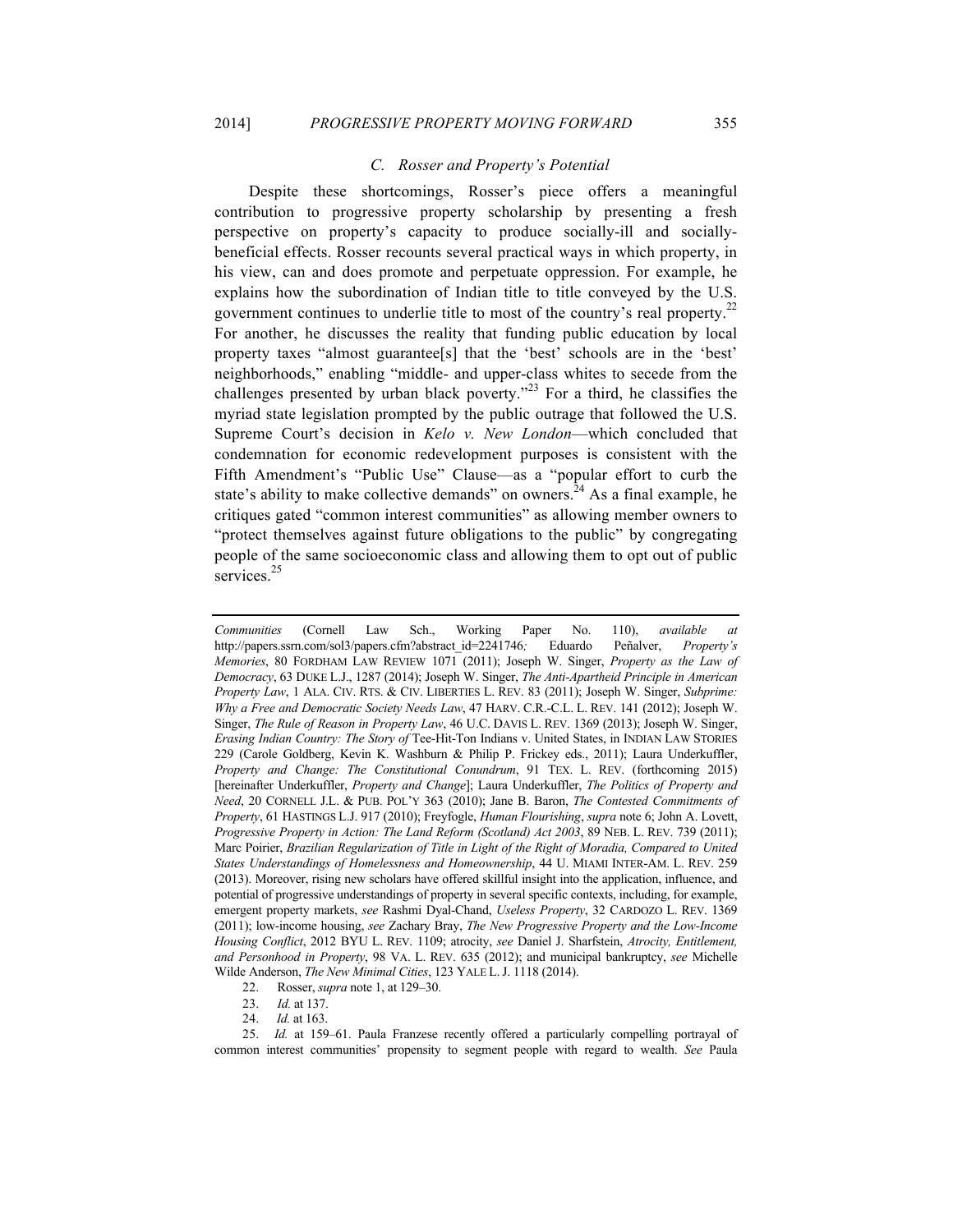After relating these and many other ways in which property can curtail widespread development of the capabilities that enable people to live dignified lives, Rosser draws on the words of Theodore Parker (and made famous by Dr. Martin Luther King, Jr.) in posing the threshold question underpinning the title to his piece: Just how significant is property's potential to bend the "arc of the moral universe" toward justice?

In answering this question, Rosser seems conflicted. In places, he seems to suggest property is quite capable of facilitating progress. For example, Rosser describes property not only as a tool of "oppression and constraint" but also one of "emancipation and freedom."<sup>26</sup> For another, he critiques a recent book co-authored by Peñalver as one of limited ambition, open only to "tweaking the rules" and "steer[ing] clear of [more progressive] changes."<sup>27</sup> Similarly, he contends that the conception of property offered in the principal contributions to the 2009 Cornell symposium "is too conservative, $r^{28}$  for it merely "nudg[es] against the exclusionary nature of current property law," "careful not to stray outside the lines."<sup>29</sup>

26. Rosser, *supra* note 1, at 126.

28. *Id.* at 171.

Franzese, Presentation at AALS Annual Meeting: The Suburbs in Flux: Perspectives from Property and Real Estate Law (January 4, 2014). *But see* Alexander, *Governance Property, supra* note 21, (highlighting what the author sees as progressive qualities of common interest communities).

Beyond the select examples identified by Rosser, there are, of course, many other ways property can have oppressive and exploitative effects, most often of which are tethered to the income inequality effects private ownership can impose on non-owners. On the ways in which property is used to facilitate economic inequality, as well as maintain political power and control public discourse, *see* Freyfogle, *Human Flourishing, supra* note 6. *See also* JOSEPH SINGER, ENTITLEMENT: THE PARADOXES OF PROPERTY 23 (2000) ("[U]se of one's property may be oppressive to others by constituting an exercise of undue power over them; at the same time, it is not the case that *all* uses of property are oppressive."); Frank Michelman, *The Property Clause Question*, 19 CONSTELLATIONS 152, 170 (2012), *available at* http://papers.ssrn.com/sol3/papers.cfm?abstract\_id=1952051 ("[T]he constitution's directive to courts and policymakers should not be to act on the (false) premise that every state action redistributing asset values is liberally objectionable just as such, but rather to bear in mind that such actions can *sometimes*, unjustifiably, infringe on individual liberty or dignity in deeply objectionable ways").

<sup>27.</sup> *Id.* at 144.

<sup>29.</sup> *Id.* at 149. To critique the 2009 Cornell symposium contributions, Purdy's THE MEANING OF PROPERTY, *supra* note 4, and Kaytal and Peñalver's PROPERTY OUTLAWS, *supra* note 19, as merely "nudging against" the exclusionary nature of current property law seems to overstate the subject against which Rosser builds his case. And construing "progressive property scholarship as it exists so far," *see* Rosser, *supra* note 1, at 170, to include (as it must) the likes of those works referenced in notes 17-18 above, weakens even more considerably Rosser's assessment of progressive property scholarship as neglecting nearly wholesale matters of racialized acquisition and distribution. Rosser begins to acknowledge the same on the penultimate page of his article, writing, "[o]utside of the progressive property context, the writing of Alexander, Underkuffler, and Singer on acquisition and distribution include elements very much in line with the more robust version of progressive property I have been advocating." Rosser, *supra* note 1, at 170. That said, it seems worthwhile to consider whether any apparent conservatism on the part of these progressive property scholars subject to Rosser's critique, to the extent it exists, may be masking, whether intentionally or unintentionally, politically wise incrementalism.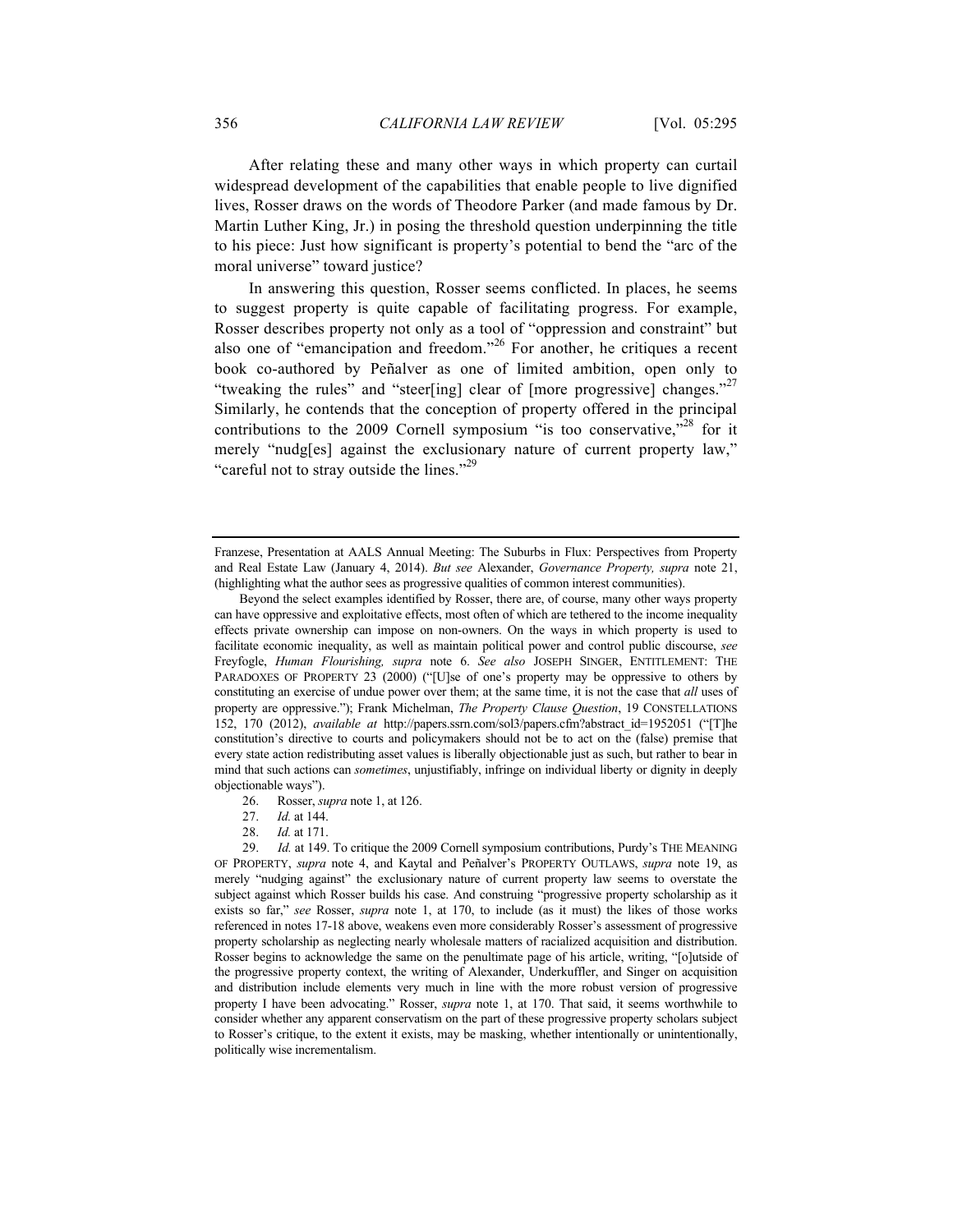Yet beyond broadly suggesting that property scholars pay greater heed to issues of acquisition and distribution, Rosser offers very little insight into how exactly property scholars should "stray outside the lines." While the introduction to Rosser's paper sounds as if he will offer property-based prescriptions—for instance, he admonishes the progressive property scholars he critiques as having "largely labored in the theoretical realm and . . . limited their practical explorations<sup>30</sup>—a practical prescriptive message is largely absent in the body of Rosser's piece.

This absence of a prescription may be attributable to the fact that, in many places, Rosser sees property as *getting in the way* of progress.<sup>31</sup> For instance, he argues that "scholars should tackle issues [outside of property law] where their efforts are more likely to make a difference."<sup>32</sup> For another example, he flips Charles Reich's "property solution" of affording "government largess" the same protection as "traditional property" (i.e., standard market assets) by proposing that the two should be equalized by affording *neither* the protection conventionally afforded traditional property.<sup>33</sup> Rosser further suggests that "strongly protecting private property could hinder the state's ability to deliver on the promise of positive rights" in education, shelter, nourishment, and health care.<sup>34</sup> And relatedly, he speaks of property's "conservative core," and identifies *Shack*—which he terms "perhaps the most progressive decision found in the property law canon<sup>35</sup>—as highlighting "the challenge of converting formal rules, even progressive rules, into meaningful substantive rights."<sup>36</sup> To Rosser, even "broad[]... understandings of progressive property raise the larger general question about the efficacy of 'property'-based progressive change."<sup>37</sup>

<sup>30.</sup> Rosser, *supra* note 1, at 111; *see also id.* at 109 (calling for a "shift [of] scholarly attention from theoretical discussions of what property is to a discussion of how property law can help historically marginalized groups").

<sup>31.</sup> One scholar, describing Rosser's presentation of an early version of the paper I am responding to here, reported that Rosser "articulated the reasons for his pessimism about property law as a vehicle for progressive social change." *See* James Kelly, *Rosser on Carbon Offsets,* LAND USE PROF BLOG (March 9, 2011), http://lawprofessors.typepad.com/land\_use/2011/03/rosser-on-carbonoffsets.html. In an early work-in-progress, Rosser goes even further by explicitly calling for the destabilization of property. *See* Ezra Rosser, *Destabilizing Property* (Jan. 3, 2014) (unpublished manuscript) (on file with the author). To the extent Rosser believes the progressive course involves destabilizing property, one could argue that this course runs counter to Rosser's assertions about the strength of American Indian property claims.

<sup>32.</sup> Rosser, *supra* note 1, at 115.

<sup>33.</sup> *Id.* at 148–49. Taken to its logical end, it seems that Rosser would support expansion of the Supreme Court's decision in *HUD v. Rucker*, 535 U.S. 125 (2002), which significantly limited property rights in public housing, to ownership interests that are not the product of government largess. Rosser, *supra* note 1, at 146–49.

<sup>34.</sup> Rosser, *supra* note 1, at 151.

<sup>35.</sup> *Id.* at 117.

<sup>36.</sup> *Id.* at 154; *see also id.* at 157–58 (speaking of "the limitations of contemporary property law as a mechanism for change").

<sup>37.</sup> *Id.* at 170.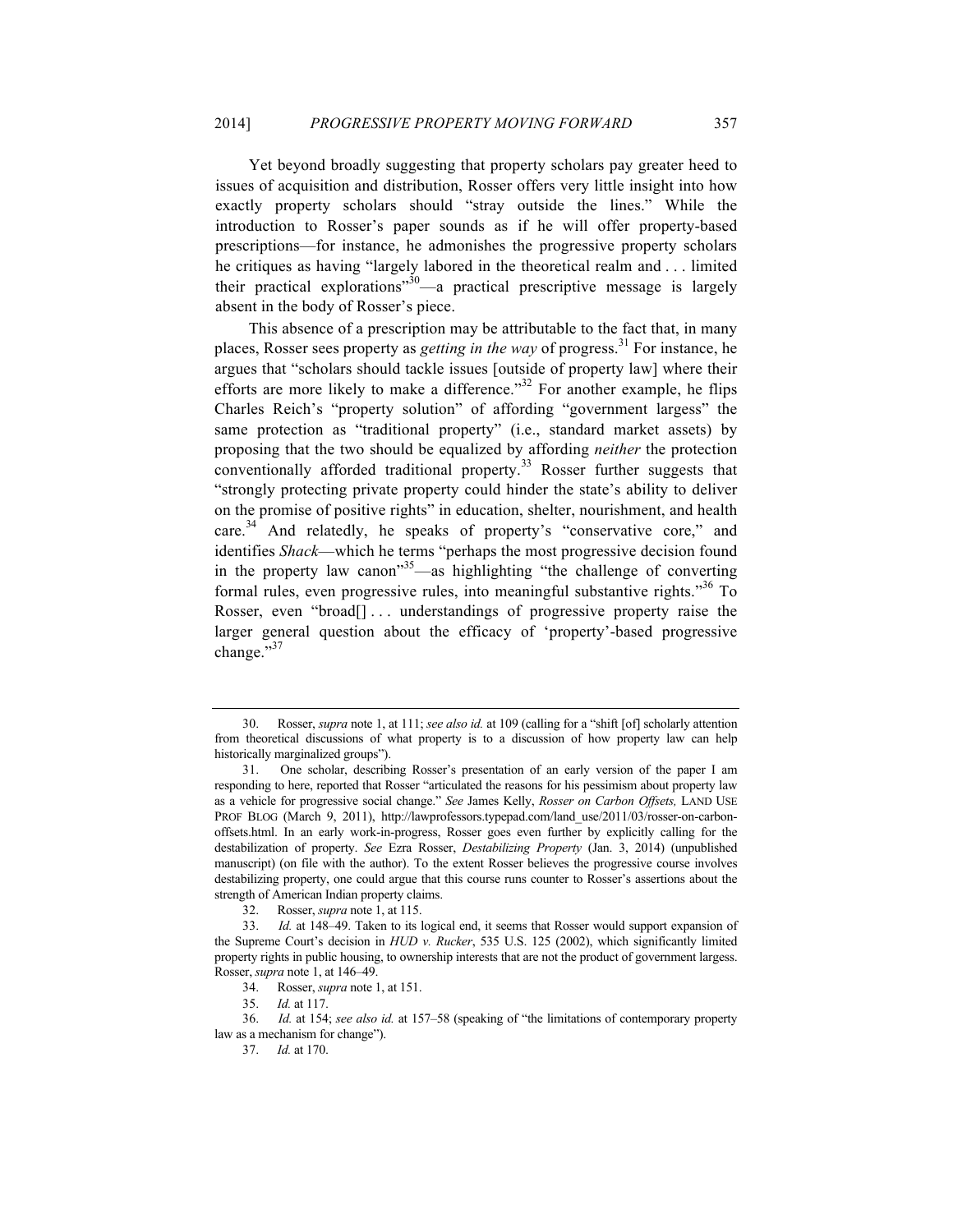In sum, Rosser comes across as torn on the prospects of property serving an important role in fostering a progressive society. His tone both embraces and discards property as a means of enacting change. On the one hand, Rosser implores progressives to take more radical stances. On the other, he simultaneously seems to have abandoned hope in any property system—even a progressively tailored one—in furthering justice. In the pages that follow, I express slightly more confidence in property's progressive bona fides than does Rosser $^{38}$ 

II.

#### PROGRESSIVE PROPERTY MOVING FORWARD

My optimism about property's capacity to serve an important, if small, role in fostering a progressive society is dependent on a significant redesign and reinterpretation of property that is grounded in three themes. These themes have been referenced (if not always highlighted) within existing progressive property literature, when that literature is construed in broader terms than Rosser allows. <sup>39</sup> For organizational purposes, I label the themes *transparency*, *humility*, and *identity*. In this part, I offer some very preliminary impressions of these themes, drawing on works of the authors of the *Statement of Progressive Property* to which Rosser did not attend, as well as the recent scholarship of other leading progressive writers such as Eric Freyfogle, Jennifer Nedelsky, and Andre van der Walt. I attempt to illustrate the import of considering transparency, humility, and identity by referencing familiar U.S. Supreme Court property cases that have neglected these themes.

### *A. Transparency*

By transparency, I am referring to forthright acknowledgement that property rules are never value-neutral. $4\overline{0}$  Since lawmakers can define ownership

<sup>38.</sup> I say "slightly more" out of sensitivity to Nestor Davidson's reminder that "[i]t is important to avoid the simplistic temptation to think that tinkering with the structure of property can significantly change underlying individual and cultural norms." Nestor Davidson, *Property and Relative Status*, 107 MICH. L. REV. 757, 763 (2009).

<sup>39.</sup> This is not to suggest that Rosser's piece does not periodically implicate at least subsets of or precursors to these themes. For instance, Rosser asserts that "progressive scholars need not be shy in suggesting that flexibility is preferable to ossified understandings of the law," Rosser, *supra* note 1, at 169, a claim that could be construed to serve as a building block toward the understanding of humility that I outline below.

<sup>40.</sup> Eric Freyfogle, *Property and Liberty*, 34 HARV. ENVTL. L. REV. 75, 84 (2010) ("There is, in truth, no morally neutral place for the law to hide."); Joseph Singer & Jack M. Beerman, *The Social Origins of Property*, 6 CAN.J. OF L. & JURIS. 217, 218 [hereinafter Singer & Beerman, *Social Origins*] ("property rights can and should be structured through instrumental and value-oriented reasoning"); Joseph Singer, *The Ownership Society and Takings of Property: Castles, Investments, and Just Obligations*, 30 HARV. ENVTL. L. REV. 309, 336 (2006) (suggesting that obligations imposed by regulation must be "just and fair," and that "[t]he question of justice and fairness does not relieve us of the burden of judgment, and that—perhaps more than any other reason—explains why it is the right question"); LAURA UNDERKUFFLER, THE IDEA OF PROPERTY 16–33 (2003) [hereinafter UNDERKUFFLER, IDEA OF PROPERTY] (describing property as a "complex package of normative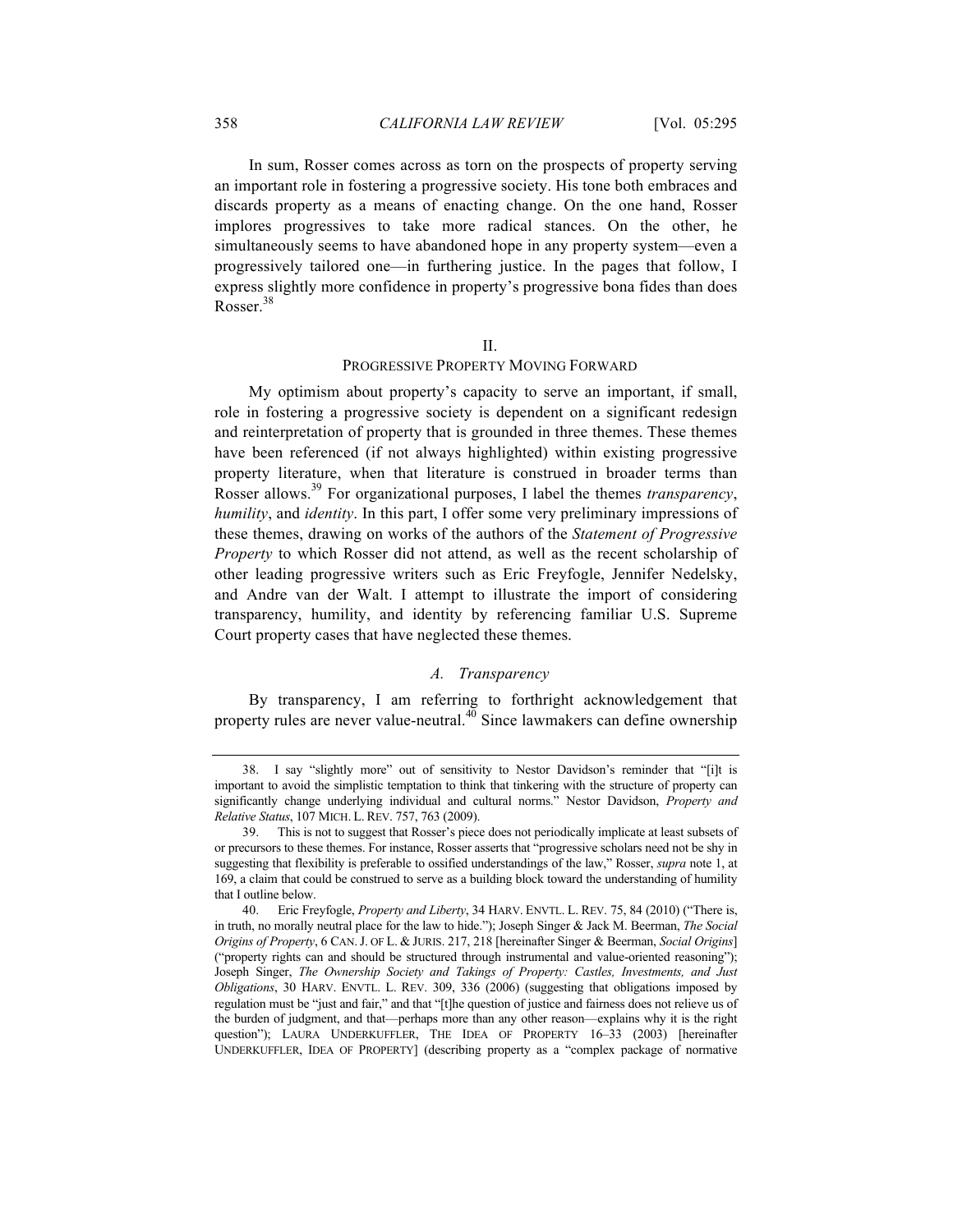in many ways, $41$  fashioning rules or standards on the meaning of ownership therefore necessarily requires lawmakers to make value choices. On this view, continuing open conversations about the reasons for preferring one set of rules or standards over the alternatives are paramount.

In the oft-discussed takings case of *Lucas v. South Carolina Coastal Council*, the Supreme Court accurately noted that those regulations that harm the public and those that benefit it frequently could not be distinguished "on an objective, value-free basis."<sup>42</sup> Unfortunately, though, the Court found this reality a justification to *eschew* value-focused analyses in adjudicating total regulatory takings cases.<sup>43</sup> In place of a value-focused analysis, the Court

41. Eric Freyfogle writes, "Deep within many Americans may be a sense that property surely has some core meaning, recognized in all times and places. But in the case of land at least, the record says otherwise. Property regimes are almost infinitely varied." Freyfogle, *Property and Liberty*, *supra* note 40, at 103. *See also* UNDERKUFFLER, IDEA OF PROPERTY, *supra* note 40; Joseph L. Sax, *Ownership, Property, and Sustainability*, 31 UTAH ENVTL. L. REV. 1, 2 (2011). For instance, a system in which landowners collectively "can develop joint plans for their landscapes can lead to far different land use patterns than one in which landowners can act only alone or in voluntary combinations." Freyfogle, *Property and Liberty*, *supra* note 40, at 115. For other, more specific examples, one might consider (1) New York's 1955 Limited-Profit Housing Companies Act, N.Y. PRIV. HOUS. FIN. LAW § 10 (1955) (under which households own shares in a building but the price at which they can sell those shares is limited for a specified period), *see also About the Mitchell-Lama Housing Program*, N.Y. ST. HOMES & COMMUNITY RENEWAL (Jan. 15, 2013), http://www.nyshcr.org/Programs/mitchell-lama/, and (2) pooling and unitization schemes in oil and gas law, *see, e.g.,* Bruce M. Kramer, *Compulsory Pooling and Unitization: State Options in Dealing with Uncooperative Owners*, 7 J. OF ENERGY L. & POL'Y 255 (1986).

42. Lucas v. S. Carolina Coastal Council, 505 U.S. 1003, 1027 (1992*)*.

43. My critique of the *Lucas* Court here is not meant to suggest that harms and benefits alone

choices"); Laura Underkuffler, *When Should Rights "Trump?" An Examination of Speech and Property*, 52 ME. L. REV. 311, 321 (2000) ("The state—in creating and enforcing property rights makes deliberate, binding, and final choices about who shall enjoy and who shall not. It necessarily and affirmatively grants the acquisitive claims of some people, and denies the same claims of others."); Underkuffler, *Politics of Property and Need*, *supra* note 21, at 370 ("No societally recognized and enforced property right, which is 'normatively neutral,' actually exists."); Eduardo Peñalver, *Property Metaphors and* Kelo v. New London*: Two Views of the Castle*, 74 FORDHAM L. REV. 2971, 2974 (2006) [hereinafter Peñalver, *Two Views of the Castle*] ("When owners prove unwilling or unable to sort out disagreements about . . . spillover effects on their own, the state [has] to make decisions about which spillover effects owners must tolerate and which spillover-creating actions they may not take[.]"); Hanoch Dagan, *The Craft of Property,* 91 CALIF. L. REV. 1517 (2003) (characterizing decision-making about maintaining or reforming property institutions as a normative process informed by human values); André van der Walt, *Property Theory and the Transformation of Property Law*, in MODERN STUDIES IN PROPERTY LAW 361, 376 (Elizabeth Cooke ed., 2005) ("[A] transformative property theory has to be a normative theory that justifies the balance between stability and change, in every individual context, on consideration of human values."); Jeremy Paul, *The Hidden Structure of Takings Law*, 64 S. CAL. L. REV. 1393, 1406 n.34 (1991) (arguing "that rigid [takings] compensation practices derive from unreflective judicial allegiance to models of property law aimed at avoiding the courts' role as expositors of human values"); JENNIFER NEDELSKY, PRIVATE PROPERTY AND THE LIMITS OF AMERICAN CONSTITUTIONALISM: THE MADISONIAN FRAMEWORK AND ITS LEGACY 1-3 (1990) (discussing the clash between the "changing meaning of property" in the modern welfare state and "the Framers' concern with protecting property from democratic incursion"). Among others, scholars writing in the natural rights tradition generally take issue with this claim. *See, e.g.,* Eric Claeys, Kelo, *The Castle, and Natural Property Rights, in* PRIVATE PROPERTY, COMMUNITY DEVELOPMENT, AND EMINENT DOMAIN 47 (2008) ("In all but the most extreme cases, . . . the natural law refrains from picking and choosing among owners or land uses.").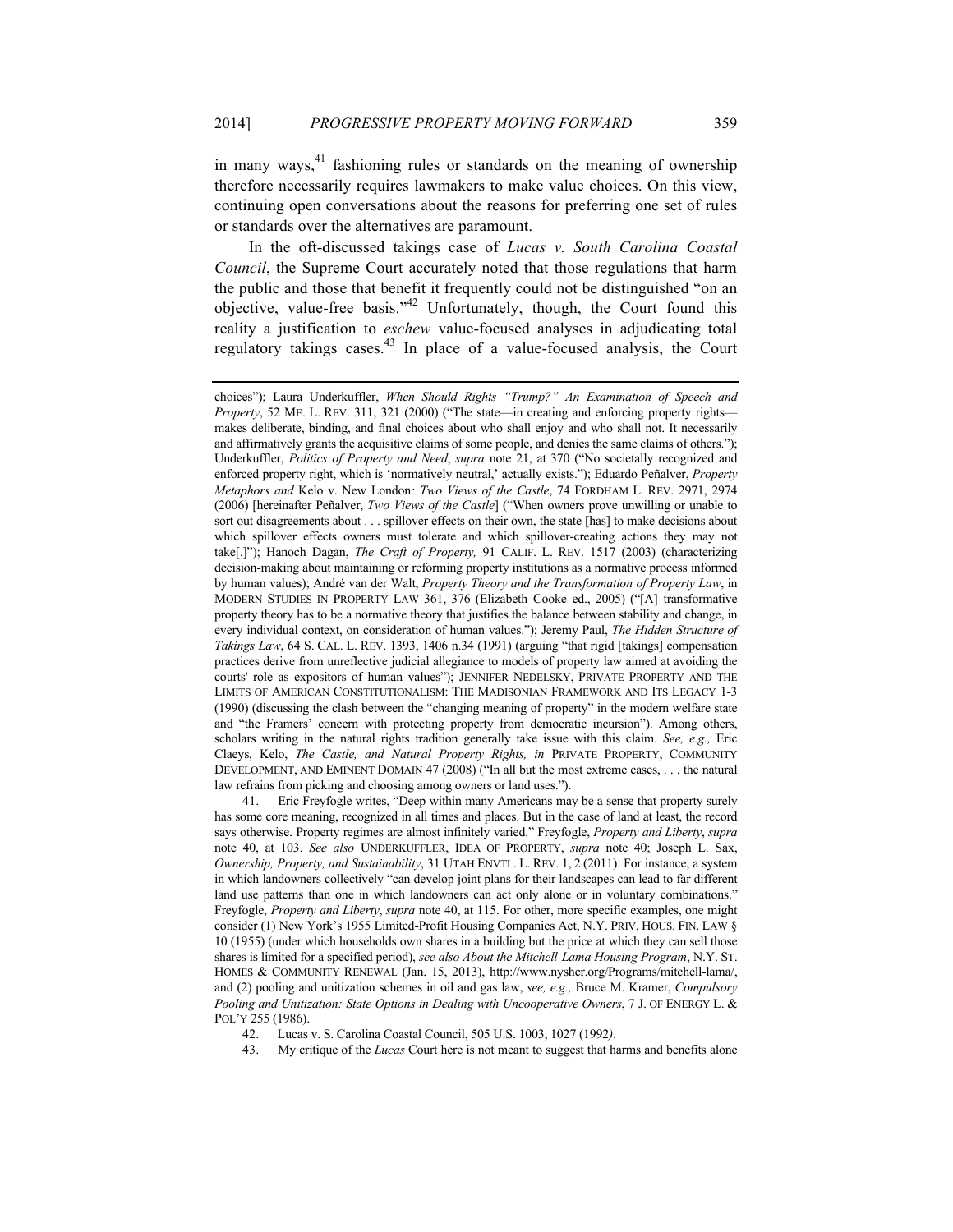resorted to a rigid, definitional approach that tethers the meaning of property to "background principles" of the common law, as those principles were traditionally construed.<sup>44</sup> If this approach allows for continuing social and political reconstruction of property's meaning, such a feature is concealed deep within any distinction that persisted under nineteenth century versions of nuisance and other common law rules. *Lucas's* explicit effort to define property in value-free terms forecloses open conversation and increases the likelihood that prudent alternatives will go unaddressed.

Similarly, the factors considered in partial regulatory takings cases that the Supreme Court established in *Penn Central Transportation Co. v. New York City*45—diminution in value, investment-backed expectations, and character of the government action—may give the appearance of value-neutrality, but their application requires judgments about the legitimacy of the alleged property right at stake. For instance, determining the extent to which a property right has diminished in value depends on a previous definition of that property right.<sup>46</sup>

Value choices are inevitable because recognizing a property right necessarily has the effect of limiting other property rights. $47$  For example, according landowners, like David Lucas and the Penn Central Transportation Company, increased legal power to intensify land uses unavoidably requires them to surrender their ability to halt activities by others that interfere with those uses.<sup>48</sup> Given that there are almost always property interests on both sides

- 44. *See Lucas*, 505 U.S. at 1029.
- 45. Penn Cent. Transp. Co. v. City of New York, 438 U.S. 104 (1978).
- 46. *See, e.g.*, Singer & Beerman, *Social Origins*, *supra* note 40, at 220–22.

47. Other rights, such as free speech, are not "rivalrous" in this sense. For example, recognizing an individual's speech right is unlikely to deprive others of their ability to speak; that is, with speech, scarcity is absent. Laura Underkuffler, *Property: A Special Right*, 71 NOTRE DAME L. REV. 1033, 1039; *see also* Morris Cohen, *Property and Sovereignty*, 13 CORNELL L.Q. 8, 13 (1928) ("dominion over things is also imperium over our fellow human beings"). Indeed, property's rivalrous nature helps explain why John Locke so wrestled with the task of justifying individual appropriations of nature's commons: such appropriations would deprive all others of their pre-existing rights to the commons.

48. *See, e.g.*, Eric Freyfogle, *Taking Property Seriously*, *in* PROPERTY RIGHTS AND SUSTAINABILITY: THE EVOLUTION OF PROPERTY RIGHTS TO MEET ECOLOGICAL CHALLENGES 43, 50 (D. Grinlinton & P. Taylor, eds., 2011) [hereinafter Freyfogle, *Taking Property Seriously*] (explaining that, in such an instance, property rights do not increase overall but rather are "simply reconfigured"); Eloise Scotford & Rachael Walsh, *The Symbiosis of Property and English Environmental Law—Property Rights in a Public Law Context*, 76 MOD. L. REV. 1010, 1030 (2013) [hereinafter Scotford & Walsh, *Symbiosis of Property*] ("Private nuisance is . . . a doctrine that both protects and delimits property rights."); Jennifer Nedelsky, *Reconceiving Rights as Relationship*, 1 REV. CONST. STUD. 1, 17 (1993) [hereinafter Nedelsky, *Reconceiving Rights*] ("'private rights' always have social consequences"); Joseph Singer, *Property Law as the Infrastructure of Democracy*, *in* 11

are sufficient measures by which to assess whether a regulation illegitimately singles out individuals to bear a burden that should be borne with or by others. As both early and modern-day progressive property scholars have highlighted, the extent and distribution of owners' affirmative obligations also are central to the inquiry. *See, e.g.,* Morris Cohen, *Property and Sovereignty,* 13 CORNELL L.Q. 12, 26 (1927) ("[I]f the large property owner is viewed, as he ought to be, as a wielder of power over the lives of his fellow citizens, the law should not hesitate to develop a doctrine as to his positive duties in the public interest.").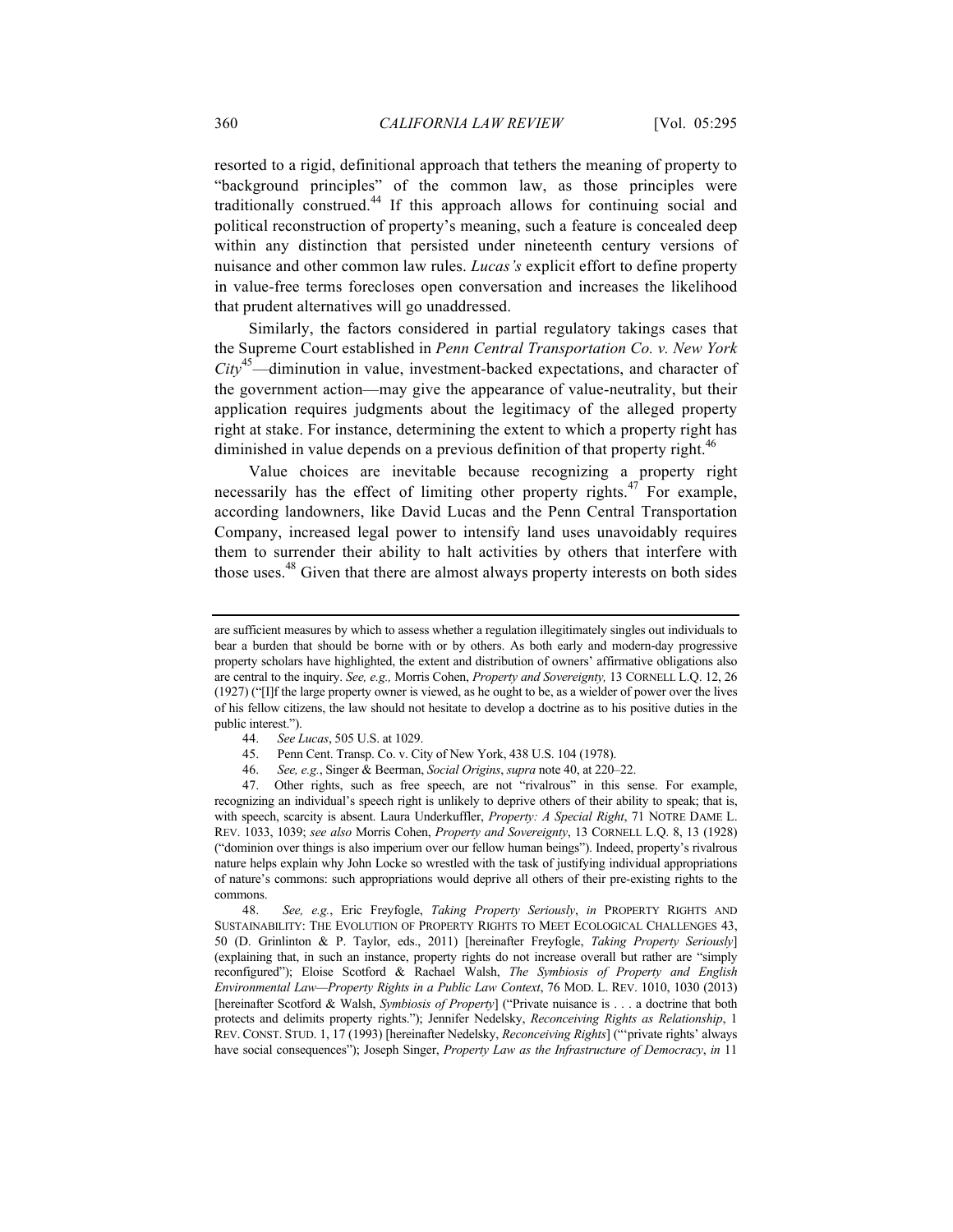when considering the meaning of ownership, $49$  the unavoidable task for lawmakers is to decide which actions to safeguard and which actions to restrain $^{50}$ 

#### *B. Humility*

By humility, I am referring to lawmakers' acknowledgment of the limited reach of human knowledge and the mutability of our normative positions. Peñalver's writings are instructive here. In what he describes as "initial and somewhat tentative thoughts," Peñalver suggests supplementing traditional cost-benefit calculations on land uses with the anti-Aristotelian "virtue of

49. C.B. MACPHERSON, PROPERTY: MAINSTREAM AND CRITICAL POSITIONS 201 (1978) (juxtaposing the "individual right to exclude" with the "individual right to equal access"); Sanne H. Knudsen, *Remedying the Misuse of Nature*, 2012 UTAH L. REV. 141, 151 (2012) (suggesting that addressing the "uncomfortable and unclear question" of "where to draw the line between [land] use and misuse" is "inevitable given that people and nature are intertwined"); Joseph W. Singer*, After the Flood: Equality & Humanity in Property Regimes*, 52 LOY. L. REV. 243, 258 (2006) ("[R]egulations are generally designed to limit one person's freedom to protect another's freedom. In such cases, the question is not whether government should intervene but on whose behalf it should do so."). Singer thoughtfully details a prominent historical example, describing how prior to passage of federal public accommodations laws in 1964, the owner of a department store could call on the police to haul an African American customer out of the store, while after passage of the law, she could not. As Singer writes, "This new situation may seem to be a regulation of the owner's property rights, depriving her of the power to control access to her land. But of course, from the standpoint of the previously excluded customers, the change is a deregulatory one: they are now free to enter the store and seek service without fear of being hauled off to jail." *Id.* at 272. This means, says Singer, that "some of [the] sticks in the bundle are in fact owned by others and not the person we conventionally think of as the owner of the property." *Id.*

50. Of course, particularly when considering the theme of transparency in isolation (i.e., decoupled from the themes of humility and identity), legislatures and courts may promote values with which progressives disagree. However, nothing stops them from doing so now. It seems preferable to bring the articulation of and debate surrounding the values underlying legislative and judicial decisions to the fore.

POWELL ON REAL PROPERTY WFL11-1 (Michael Allan Wolf ed., 2013) (citing the "principle of noncontradiction" that "all owners must be limited in what they can do on their land so that all owners can have quiet enjoyment of their land"); Joseph Singer, *Something Important in Humanity,* 37 HARV. C.R.-C.L. L. REV. 103, 111–12 [hereinafter Singer, *Something Important*] ("no meaningful fairness argument can be wholly nonconsequentialist"). For this reason, framing adjustments in property rules as "strengthening" or "weakening" individual property claims can be misleading and counterproductive. *See e.g.*, Jonathan R. Nash & Stephanie M. Stern, *Property Frames*, 87 WASH U. L. REV. 449, 492–501 (2010). For a recent example of scholarship that skillfully walks this fine line, *see* Holly Doremus, *Climate Change and the Evolution of Property Rights*, 1 U.C. IRVINE L. REV. 101 (2012) [hereinafter Doremus, *Climate Change*]. Similarly, one must be particularly careful when suggesting that property disputes should be resolved by attempting to "balance" public and private owners' interests, so as to avoid clouding the very idea that the meaning of ownership is a product of public, democratic lawmaking, not separate and apart from it. Joseph Sax, *Ownership, Property, and Sustainability*, 31 UTAH ENVTL. L. REV. 1, 14 n.45 (2011); Eric Freyfogle, *The Owning and Taking of Sensitive Lands*, 43 UCLA L. REV. 77 103–06, 124 (1995); *see also* SINGER, *supra* note 25, at 6–12 (cautioning against both the idea of balancing interests and pitting regulation and deregulation, for a property regime supports "a vision of social life" and necessarily requires regulation to adjudicate competing property claims). Marc Poirier authored an exceptionally thoughtful article in this regard. *See* Marc Poirier, *Property, Environment, Community*, 12 J. ENVTL. L. & LITIG. 43 (1997). Courts, of course, also express collective values on occasions where the legislature has not spoken or has spoken ambiguously. Nedelsky, *Reconceiving Rights, supra* note 48, at 4.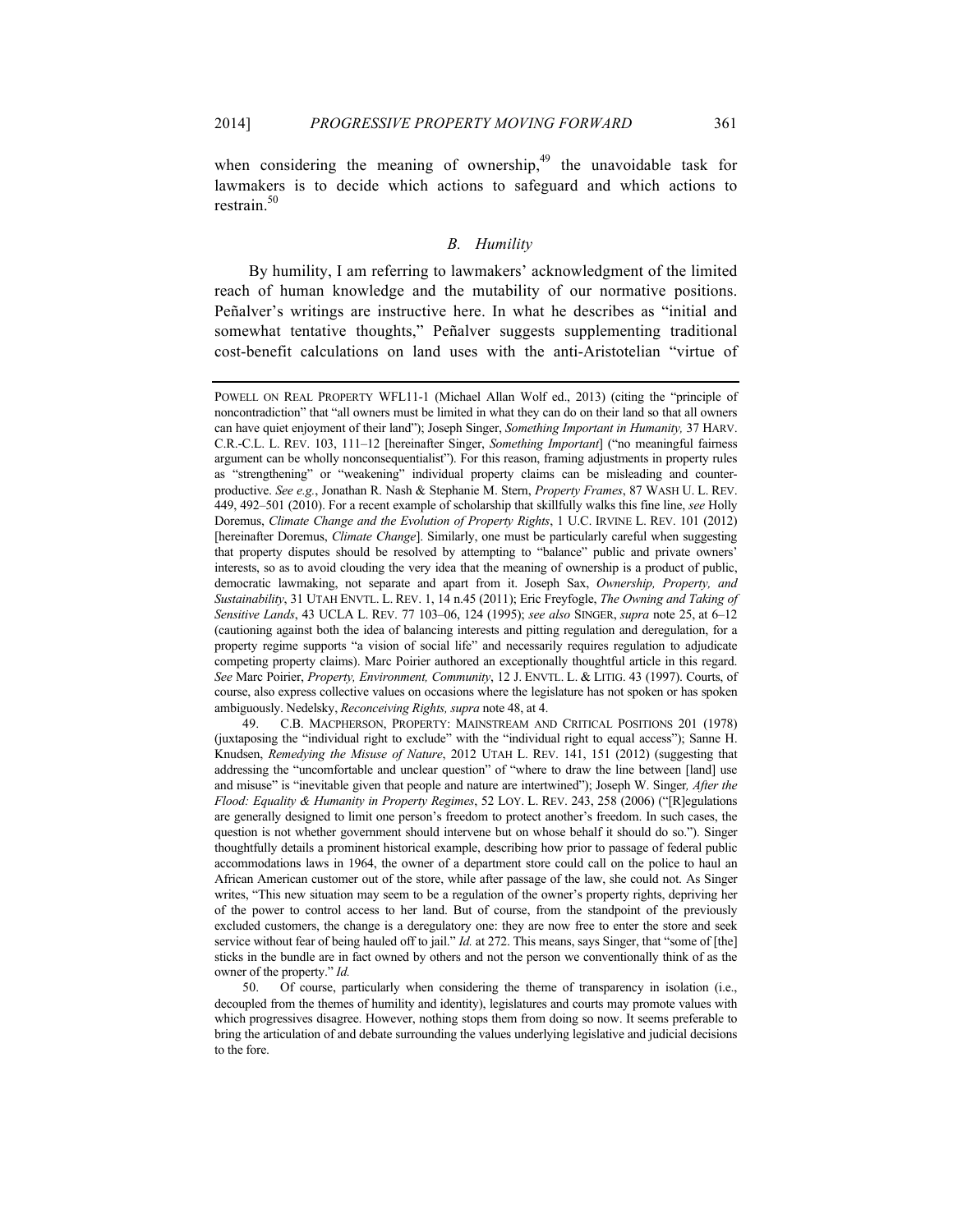humility" in light of the uncertain risk that intensive uses could create irreversible harms.<sup>51</sup> Because land has a "memory" (i.e., the consequences of land use decisions can stretch far into the future), Peñalver asserts that wise land use decisions are those that adhere to the oft-cited "precautionary principle."<sup>52</sup>

There certainly are parallels between my explication of humility's role in property theory and Peñalver's discussion of humility—for example, Peñalver notes that, in terms of land's tangible values, "even the best information, no matter how diligently gathered, will always be incomplete<sup>"53</sup>—and, indeed, I have drawn great inspiration from Peñalver's work in this regard. However, the notion of humility I present arguably is broader than that offered by Peñalver. For instance, humility as I have described it suggests that even in situations where the content of the available information (say, on climate change science, to use one of Peñalver's examples) remains the same, our normative positions regularly are subject to change for reasons unrelated to land's tangible values but instead as the result of evolving social ideals.<sup>54</sup> Such self-acknowledgement necessitates generating space for creative reflection on, and the reconfiguration of, property rules as the extent of knowledge and the values attendant to it change. $55$ 

On this view, any particular configuration of rights recognized by the

55. *See, e.g.*, Peter Byrne, *Green Property*, 7 CONST. COMMENT 239, 244 (1990) [hereinafter Byrne, *Green Property*] ("[N]ineteenth century law sought to disentangle absolute ownership of land from the lingering restrictions of a more communal, pre-industrial regime dating back to the medieval manor; the purposes of such reform included stimulation of wealth creation, enhancement of social mobility, and glorification of individual liberty."); Freyfogle, *Taking Property Seriously*, *supra* note 48, at 55 ("If property has a foundational background principle, it is that lawmakers are free to redefine harm, generation upon generation."). For numerous examples of property transitions in accord with social change, *see, e.g.*, Joseph L. Sax, *Property Rights and the Economy of Nature: Understanding*  Lucas v. South Carolina Coastal Council, 45 STAN. L. REV. 1433, 1447–48 (1992) [hereinafter Sax, *Property Rights and the Economy of Nature*]; ERIC FREYFOGLE, THE LAND WE SHARE: PRIVATE PROPERTY & THE COMMON GOOD 37-99, 255-81 (2011) [hereinafter FREYFOGLE, THE LAND WE SHARE]; J.B. Ruhl & Michael C. Blumm, *Background Principles, Takings, and Libertarian Property*, 37 ECOLOGY L. Q. 805, 812–13 (2010). This is not to say that judges of the industrial era—or any other era, for that matter—were forthright that they were, indeed, reconfiguring property rules. *See, e.g.*, Joel F. Brenner, *Nuisance Law and the Industrial Revolution*, 3 J. LEGAL STUD. 403, 431 (1974); Sax, *Property Rights and the Economy of Nature*, *supra* note 55, at 1452.

<sup>51.</sup> Eduardo Peñalver, *Land Virtues*, 94 CORNELL L. REV. 821, 877, 884–86 (2009).

<sup>52.</sup> *Id.* at 884–85 (citing Douglas A. Kysar, *It Might Have Been: Risk, Precaution and Opportunity Costs*, 22 J. LAND USE & ENVTL. L. 1 (2006)). Peñalver develops this idea of land's "memory" more fully in a recent essay. *See* Eduardo Peñalver, *Property's Memories*, 80 FORDHAM L. REV. 1071 (2011).

<sup>53.</sup> *See* Peñalver, *Land Virtues*, *supra* note 51, at 885.

<sup>54.</sup> Implicit throughout this Essay also is a concern for humility on a slightly separate plane: humility about the weight of a property interest when it infringes, as it often must, on any number of other constitutionally recognized interests, such as free speech. In this regard, *see, e.g.,* Frank Michelman, *Liberal Constitutionalism, Property Rights, and the Assault on Poverty*, 22 STELL. L. REV. 706 (2011). Thank you to Andre van der Walt for his direction on this point. A deeper exploration of this expansive conception of humility introduced here is fodder for future work. Indeed, the same could be said of transparency and identity.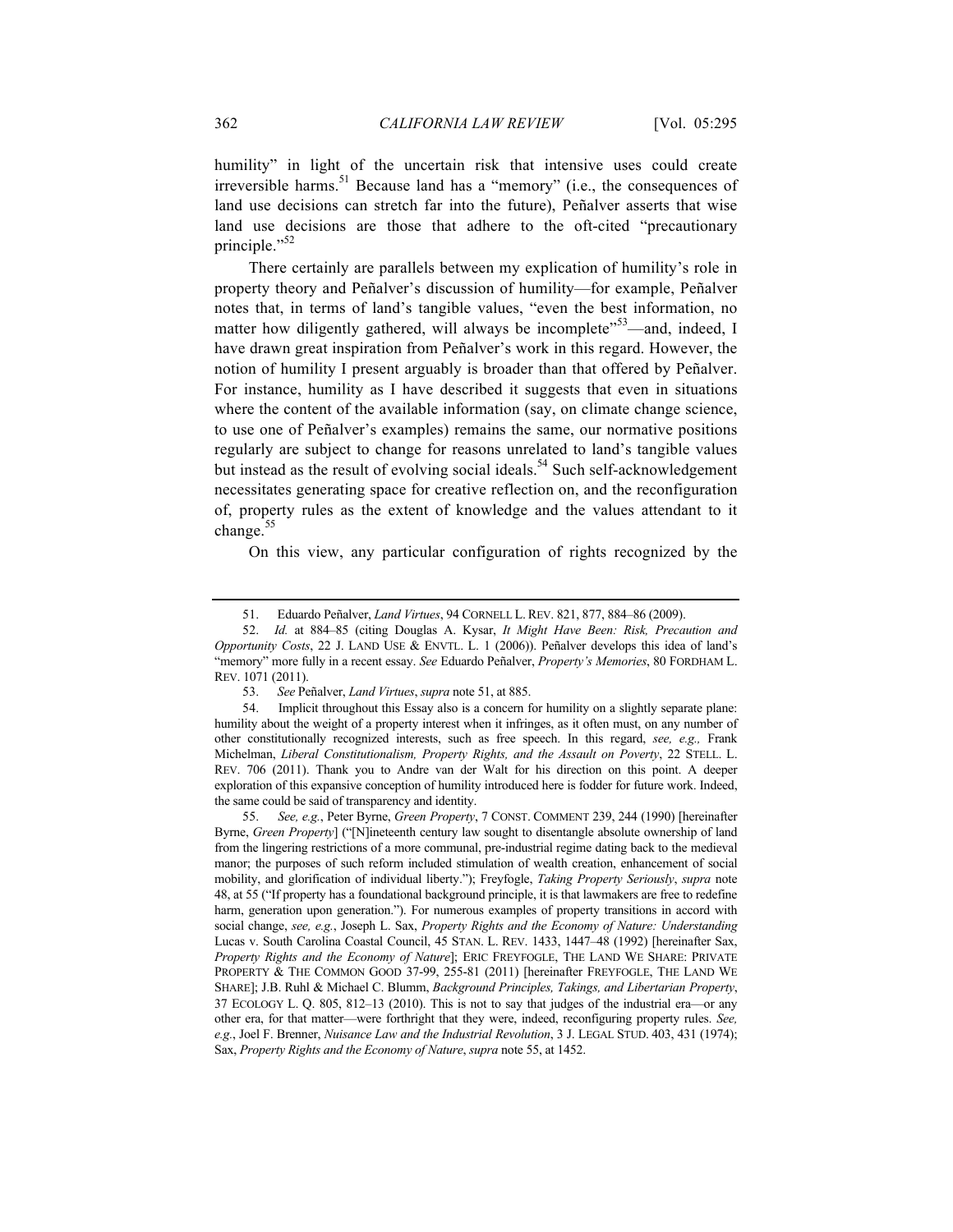#### 2014] *PROGRESSIVE PROPERTY MOVING FORWARD* 363

local, state, or federal governments is but a "snapshot" of the way that conflicting interests currently are squared.<sup>56</sup> "Any core values—even if determinable at this moment—are not cast in stone, $\frac{1}{57}$  and determining these values moving forward can only be accomplished with regard to contemporary understandings and appreciation of the limits implicit in those understandings.<sup>58</sup> Recognizing a baseline of established property interests and the societal values underlying those interests cannot explain in what circumstances that baseline must or should give way to the reality of changing and competing societal values.<sup>59</sup> When the established baseline eventually gives way, it often comes at the detriment of existing owners' positions. However, this compromise of existing owners' positions is not a negative, collateral consequence; rather, it is the very point of the exercise. $60$ 

57. UNDERKUFFLER, IDEA OF PROPERTY, *supra* note 40, at 80–81.

58. *Id.* at 80–81; Singer, *Something Important, supra* note 48, at 126. This is not to suggest that the pace of change is irrelevant to the conversation about societal values. *See, e.g.*, Eric Freyfogle, *Owning the Land: Four Contemporary Narratives*, 13 J. LAND USE & ENVTL. L. 279 (1998); Scotford & Walsh, *Symbiosis of Property*, *supra* note 48, at 1039.

59. Timothy M. Mulvaney, *Foreground Principles*, 20 GEO. MASON L. REV. 837, 866–67 (2013). Rosser's relating America's history of conquest and racial discrimination counters the Nozickean assumption of a just initial distribution of property. Robert Nozick, ANARCHY, STATE, AND UTOPIA (1974). However, even taking this Nozickean assumption at face value leaves the possibility of later distributional imbalances that require adjustment to maintain what Rawls referred to as "background justice over time for all persons equally." *See* RAWLS, JUSTICE AS FAIRNESS, *supra* note 10, § 13.2 at 44; *see also* David A. Weisbach, *Should Legal Rules Be Used to Redistribute Income?*, 70 U. CHI. L. REV. 439, 440 (2003) (illustrating the principle of declining marginal utility by explaining that "the first dollar one receives is more important than the millionth. ... [and] the extra brass and teak fittings on a gazillionaire's yacht are likely to be less important to him than food or housing to a pauper").

60. *See, e.g.*, Philbrick, *Changing Conceptions*, *supra* note 56, at 691 ("It is self-evident that neither the things recognized as objects of property rights nor the nature of these rights themselves could possibly be the same under a land economy of 1700 and our industrial economy of today."). Laura Underkuffler asserts that any conception of property consists of four dimensions: theory, space, stringency, and time. UNDERKUFFLER, IDEA OF PROPERTY, *supra* note 18, at 16. Under what she refers to as the "common" conception of property, once the content of the theoretical, spatial and stringency dimensions are determined, a presumption—a "sphere of individual autonomy and control"—attaches, and this presumption cannot be overcome absent new extreme, urgent threats to public health or safety. *Id.* at 40; *see also* Laura Underkuffler-Freund, *Takings and the Nature of Property,* 9 CAN. J.L. & JURIS. 161, 176 (1996). Yet under an "operative" conception, property is "fluid in time, established and re-established" as new circumstances warrant*.* UNDERKUFFLER, IDEA OF PROPERTY, *supra* note 60, at 50 (internal citation omitted). In prior works, I have employed Underkuffler's framework in analyzing the temporal features of property in the context of land use permit conditions. *See* Timothy M. Mulvaney, *Proposed Exactions*, 26 J. LAND USE & ENVTL. L. 279 (2011); Timothy M. Mulvaney, *Exactions for the Future*, 64 BAYLOR L. REV. 101 (2012).

<sup>56.</sup> Underkuffler, *Property and Change*, *supra* note 21, at 2033-34; *see also* T. Nicolaus Tideman, *Takings, Moral Evolution, and Justice*, 88 COLUM. L. REV. 1714, 1715 (1988) [hereinafter Tideman, *Takings*] ("The idea of justice evolves as we become aware that our definitions and presuppositions lead to difficulties that can be avoided by an alternative framework."); *Id.* at 1722; Francis S. Philbrick, *Changing Conceptions of Property in Law*, 86 U. PA. L. REV. 691, 696 (1938) [hereinafter Philbrick, *Changing Conceptions*] ("[T]he concept of property never has been, is not, and never can be of definite content. . . . Changing culture causes the law to speak with new imperatives, invigorates some concepts, devitalizes and brings to obsolescence others.").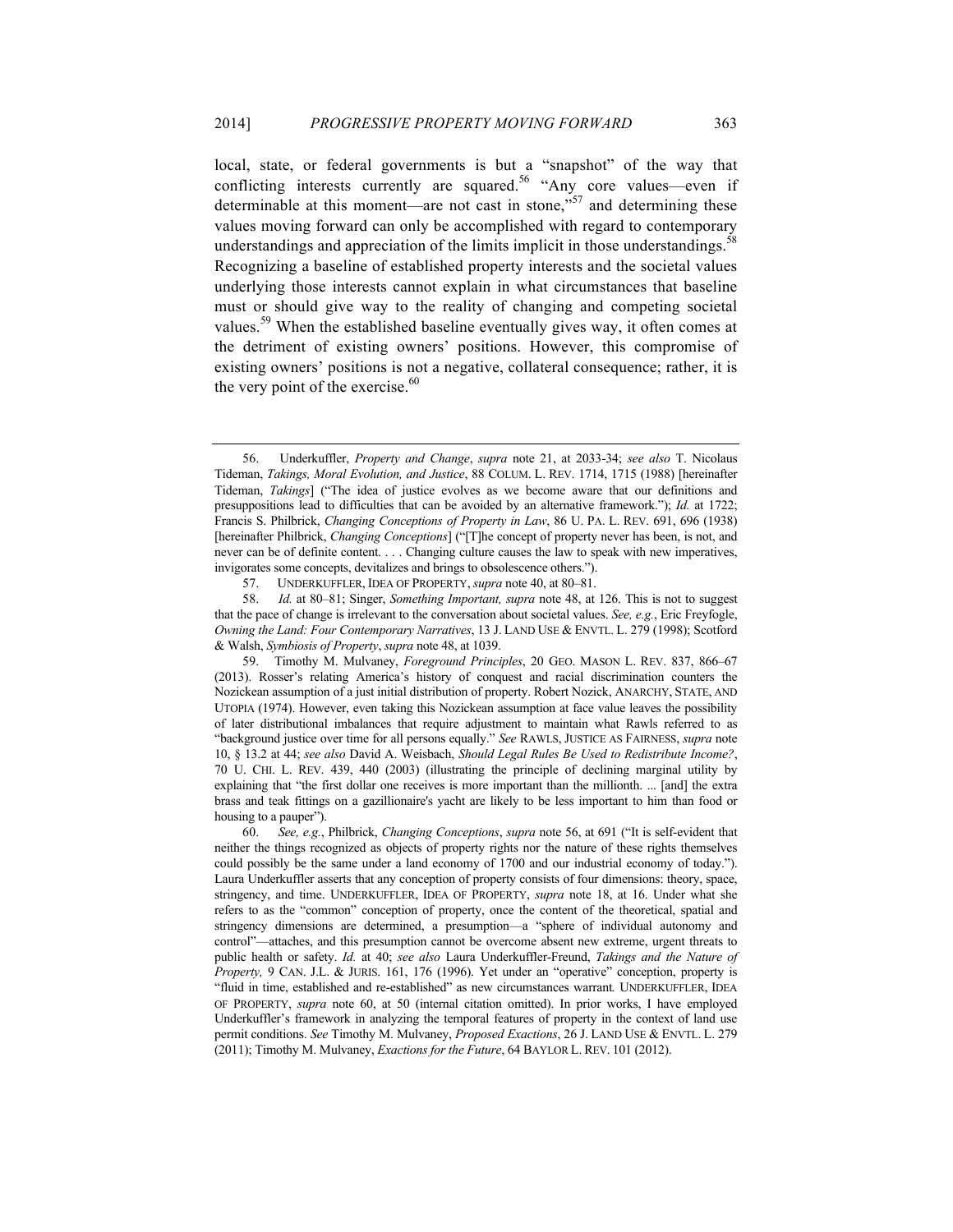Consider, again, *Lucas v. South Carolina Coastal Council*, which involved a prohibition on development in coastal areas particularly prone to erosion.<sup>61</sup> The *Lucas* Court feared that if it considered transformation of nature to a human use harmful, its decision potentially would render many previously lawful land uses illegitimate.<sup>62</sup> For this reason, according to Joseph Sax, the Court turned the discussion from one of (a) landowners' obligation to do no harm, to (b) landowners' "irreducible right" to development.<sup>63</sup> On the view set out in *Lucas*, vacant land merely is in waiting to be transformed. But an evolving society very well could take a different attitude with respect to owning nature—an attitude that appreciates "sentient landscapes"<sup>64</sup> and understands land as part of a far larger and significantly more complex ecological fabric than the lines of subdivision maps suggest. $65$ 

*Lucas* represents just one of many examples of modern takings decisions that could have benefitted from humility about the potential for moral and ecological perspectives to change and acknowledged the need to redefine the meaning of ownership in a manner that is consistent with those changes that do occur. <sup>66</sup> If previously justified property rules—based on what society, in a given moment, agreed upon—are not reconsidered and revised in light of changing conditions and changing human values, injustices in the existing distribution of entitlements will perpetuate.<sup>67</sup> This is not to suggest that such

64. *See* Thomas Heyd & Nick Brooks, *Exploring Cultural Dimensions of Adaptation*, *in* ADAPTING TO CLIMATE CHANGE 271 (2009).

65. *See* Singer & Beerman, *Social Origins*, *supra* note 40, at 238.

66. Examples of alterations in property rules without compensation are legion across American history prior to the modern infatuation with regulatory takings law. For a comprehensive survey, *see* FREYFOGLE, THE LAND WE SHARE, *supra* note 55. The emancipation of slaves is perhaps the most obvious instance. State, and later federal, prohibitions on slavery appropriated from slave holders property of immense market value without compensation. Such an alteration of the status quo did not signify a disregard for property rights; rather, it reflected the collective view that owning slaves had become immoral, and "it made no sense to pay to halt immorality." *See* Eric Freyfogle, *Property Law in a Time of Transformation*, at \*28 (forthcoming) (on file with author). Freyfogle asserts that, during this era, American lawmakers were not concerned that a rule change might conflict with an idea of ownership; instead, they embraced "an instrumental view of the law, a view that law is legitimately subject to change in the public interest." *Id.* at \*33; *see also* Byrne, *Green Property*, *supra* note 55, at 248 (asking, rhetorically, in 1990 "should the Czechs purchase the right to free elections from the Communist Party?"). At oral argument in *Koontz v. St. Johns River Water Mgmt. Dist.*, Chief Justice John Roberts recently echoed a refrain common in modern takings literature: the idea that the government's "los[ing] a *Penn Central* case" "doesn't happen very often." See Transcript of Oral Argument at 29:18-30:5, Koontz v. St. Johns River Water Mgmt. Dist*.*, 133 S. Ct. 2586 (2013). *See also* James L. Huffman, *Beware of Greens in Praise of the Common Law*, 58 CASE W. RES. L. REV. 813, 861 (2008) ("as interpreted by the Supreme Court over the past century, [the Takings Clause] has seldom been an obstacle to governments' regulatory ambitions"). However, it is conceivable that the government might win a large percentage of *Penn Central* cases because of the government's timidity in regulating land uses. That a runner never gets even a minor injury does not mean he is doing the right thing - he might not be running enough or he might not be running fast enough.

67. UNDERKUFFLER, IDEA OF PROPERTY, *supra* note 18, at 45 ("What may have been an appropriate configuration of property rights in one era may be an undesirable or intolerable burden in

<sup>61.</sup> Lucas v. S. Carolina Coastal Council, 505 U.S. 1003 (1992*)*.

<sup>62.</sup> *See* Joseph L. Sax, *Property Rights and the Economy of Nature*, *supra* note 57, at 1441.

<sup>63.</sup> *Id.*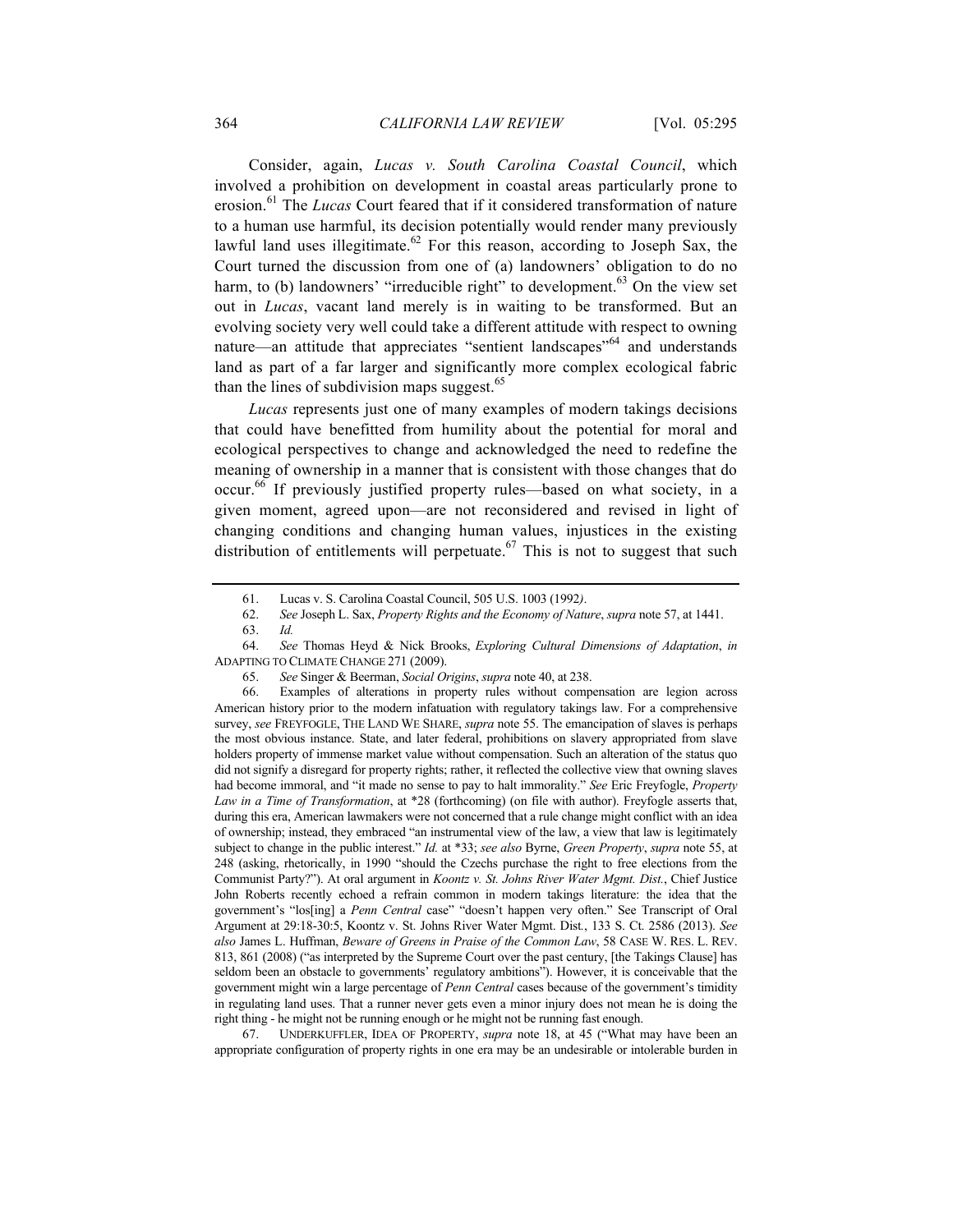reconsideration comes easily; rather, in the words of Laura Underkuffler, it calls for "honest grappling with hard truth."<sup>68</sup>

another."); Tideman, *Takings*, *supra* note 56, at 1714; Freyfogle, *Property and Liberty*, *supra* note 40, at 115 ("How private property's effects are evaluated overall—what is considered a cost, what is considered a benefit, and how they all sum up—depends on the surrounding society, with its circumstances, values, and hopes. Change the society, change the circumstances and values, and a property system that once made sense might no longer do so."); Lynda L. Butler, *The Pathology of Property Norms: Living Within Nature's Boundaries*, 73 S. CAL. L. REV. 927, 932 (2000) ("humans must continually reassess their impact on the foundation ecosystem in defining their norms, rules, and standards"); Singer & Beerman, *Social Origins*, *supra* note 40, at 243–44 (advocating an "ongoing commitment" to widespread access to valued resources); Mulvaney, *Foreground Principles, supra* note 59, at 848 n.43 ("It would seem that if the current distribution of property impedes acquisition of the resources necessary for human existence—either as the result of prior injustices or changing conditions that make an earlier just distribution no longer so—then individuals expecting a property system to produce fair results will suffer discouragement when takings compensation preserves that status quo.").

68. Underkuffler, *Property and Change*, *supra* note 21, at 19–20. *See also* Laura Underkuffler, *Property as Constitutional Myth: Utilities and Dangers*, 92 CORNELL L. REV. 1239, 1246 (2007) ("[W]hether a law or its operation is 'just' depends on both the advantages and disadvantages that one party derives from the operation of that law (or its absence), and the advantages and disadvantages that other parties experience. . . . When considering 'justice' in law, it is incoherent to evaluate the claims of one party without reference to the other."); GREGORY S. ALEXANDER, THE GLOBAL DEBATE OVER CONSTITUTIONAL PROPERTY: LESSONS FOR AMERICAN TAKINGS JURISPRUDENCE 199–248 (2006) (suggesting that property, as a socially contingent institution, demands constant reconsideration of (1) the values that underlie the decision to recognize a certain entitlement when initially established and (2) the values that contemporary society wants to promote and preserve).

The discussion herein does not directly address the political challenges that must be overcome should changing understandings and values call for significant alterations in property rules. On this issue, see, e.g., Doremus, *Climate Change*, *supra* note 48, at 1096 ("Changes in property regimes create losers as well as winners. If the losers have sufficient political power, change will not occur no matter how efficient it would be. Not surprisingly, there are circumstances in which individual property rights have not developed, or have substantially lagged the changes that made them necessary."); Holly Doremus, *Takings and Transition*s, 19 J. LAND USE & ENVTL. L. 1, 22 (2003) ("A perceived crisis or special alignment of the political stars is typically needed to overcome the barriers to legislative, or even regulatory, change. . . . We should worry more that the imposition of broad compensation obligations might stand as an additional barrier to adaptive change, than that narrow compensation requirements would make regulatory change too attractive."); Tideman, *Takings*, *supra* note 56, at 1722–23 ("The attraction of pursuing justice through politics is limited by the susceptibility of legislative and bureaucratic processes to rent-seeking. . . . But . . . [b]ecause of our aversion to the perpetuation of undeserved privilege and our impatience with the slowness of [the constitutional amendment process], we accept the pursuit of justice through politics, subject to judicial oversight."); Sax, *Property Rights and the Economy of Nature*, *supra* note 55, at 1444 ("The burst of concern for controlling industrial pollution . . . failed to propel nature's economy onto the legal agenda."); *see also* Arnold, *supra* note 75, at 353 n.354 (citing additional sources).

Singer and Beerman have suggested that it is not self-evident that requiring the government to compensate everyone harmed by regulation will enhance democracy, for allowing regulation without compensation to those "adversely affected in the short-run may . . . be democracy-enhancing because it better approximates the decisions that would be collectively reached by rational judgment free from the cognitive distortions caused by excessive focus on short-run costs." Singer & Beerman, *Social Origins*, *supra* note 40, at 236–41. For a proposal addressing democratic accountability, *see* Nedelsky, *Reconceiving Rights, supra* note 48, at 24-26 (proposing the creation of a tribunal tasked with facilitating an ongoing "dialogue of democratic accountability" that is separate and apart from judicial review).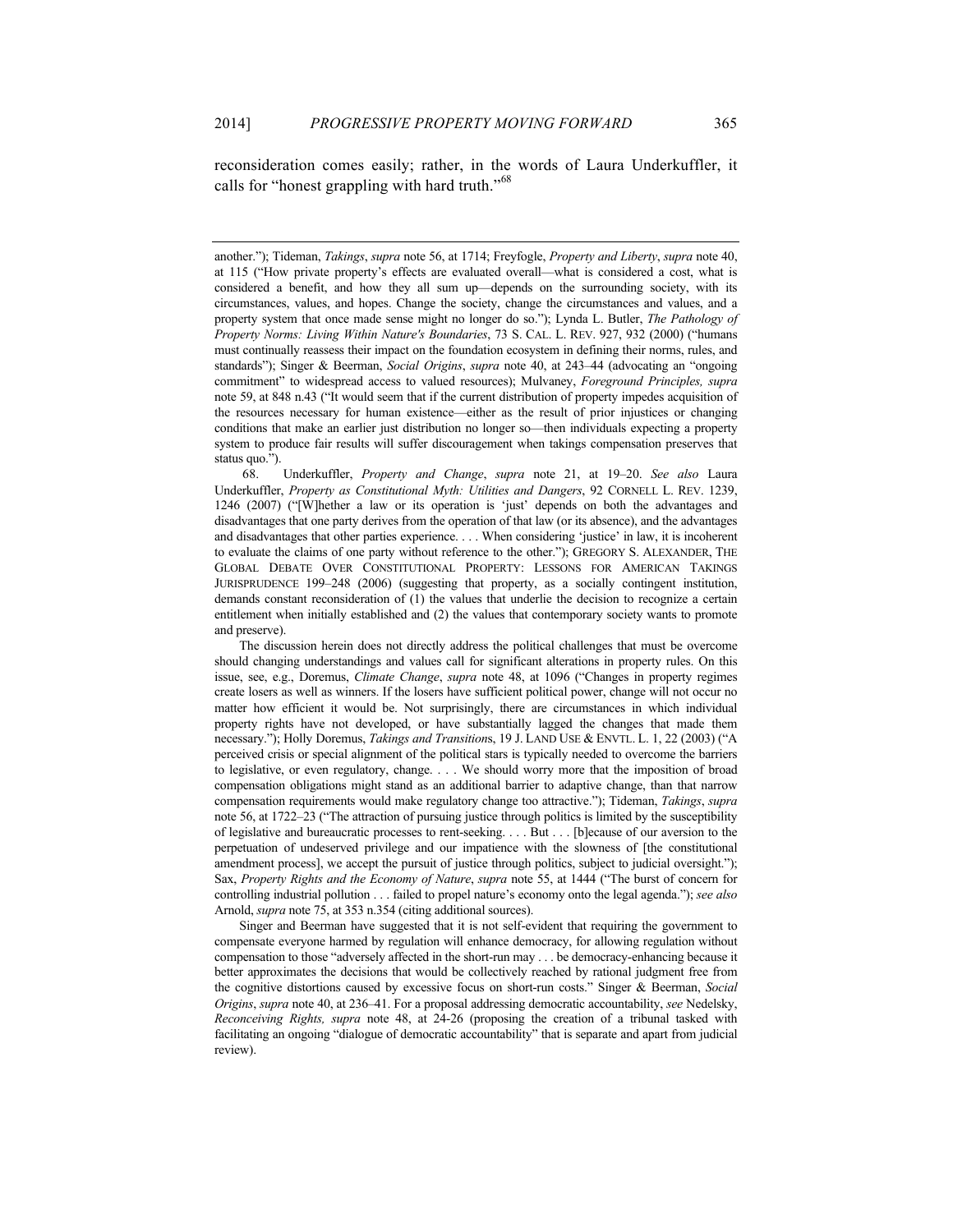The foregoing discussion of transparency and humility strikes a positivist note—that is, it seemingly requires viewing property as an open, deliberative, human-created, evolving institution that reflects communal understandings of value and promotes societal interests.<sup>69</sup> But grounding a property system in transparency and humility alone does not necessarily avoid the potentially harsh consequences that affording private owners the power of the state can have on non-owners and marginalized people more generally.<sup>70</sup> In isolation, transparency may cut against progressive aims, for some progressive laws may only survive the legislative process because of a myth that those laws are valueneutral. Humility also, in isolation, can cut against progressive aims because a humble approach to property suggests that property is always changing with community values, even when those values lean anti-social. The final theme of identity adds a normative component that interacts with—and, at times, *counteracts—the themes of transparency and humility.*<sup>71</sup>

### *C. Identity*

By identity, I am referring to contextual concern for the current status including the social, economic, and political needs—of the groups or

view of their interests (in self-government)").

70. Morris Cohen famously explained that every property right is a delegation of state power. *See* Morris Cohen, *Property and Sovereignty*, 13 CORNELL L.Q. 8 (1927); *see also* Frank I. Michelman, *The Constitution, Social Rights, and Liberal Political Justification*, 1 INT'L J. CONST. L. 13, 23 (2003). For instance, an owner wishing to exclude a non-owner from her land can call on the police to remove that non-owner, even in some instances, if necessary, via the use of force.

<sup>69.</sup> As Eric Freyfogle explains, "[f]or centuries lawmakers have used private property as a tool to stimulate individual enterprise and economic growth[,] … individual privacy[,] … civic engagement, and, more recently, and health. ... [T]he goals themselves can be recast and redrawn, and over time they inevitably evolve." Eric Freyfogle, *The Particulars of Owning*, 25 ECOLOGY L.Q. 574, 583–84 (1999). He continues, "[R]ights talk . . . needs to be understood for what it is: a rhetorical means . . . of challenging the wisdom of new laws. Wetlands restrictions are attacks on property rights only in the eyes of people who do not view the loss of wetlands as particularly disturbing." *Id.* at 588– 89 (suggesting that framing environmental issues—or any other issue for that matter—in terms of "individual rights clashing with individual rights" does not, as is evident in the ongoing debate surrounding abortion, illuminate the "real issues at stake"). However, progressive property theorists' reliance on positivism is not unlimited. *See, e.g.,* Joseph Singer, *Original Acquisition of Property: From Conquest and Possession to Democracy and Equal Opportunity*, 86 IND. L.J. 763, 768–70 (2011) ("[M]oral claims are based, not on what is, but what should be. The law may declare me to be the owner of my house but that does not give us reason to think the law is just. . . Perhaps the natural rights tradition stands us on firmer ground."); Andre van der Walt, *Property and Marginality,* in PROPERTY AND COMMUNITY 81, 104 (Alexander & Peñalver, eds., 2010) ("marginal property analysis . . . requires awareness of dissent and contention rather than just focusing on apparent consensus"); Kevin Gray, *Human Property Rights: The Politics of Expropriation*, 16 STELL. L. REV. 398, 401 (2005) (noting the difficulty of identifying the "point at which the democratic ideal slides arguably into majoritarian tyranny"); FRANK I. MICHELMAN, BRENNAN AND DEMOCRACY 43 (1999) (asserting that democracy is "a substantive social norm—a prescription for how to treat people (as free to speak), in

<sup>71.</sup> The counteractive nature of the identity theme bears markings of John Hart Ely's assertion that we live amidst "two conflicting American ideals—the protection of popular government on the one hand, and the protection of minorities from denials of equal concern and respect on the other." JOHN HART ELY, DEMOCRACY AND DISTRUST: A THEORY OF JUDICIAL REVIEW 86–87 (1980). Thank you to Stephanie Stern for her helpful correspondence on these issues.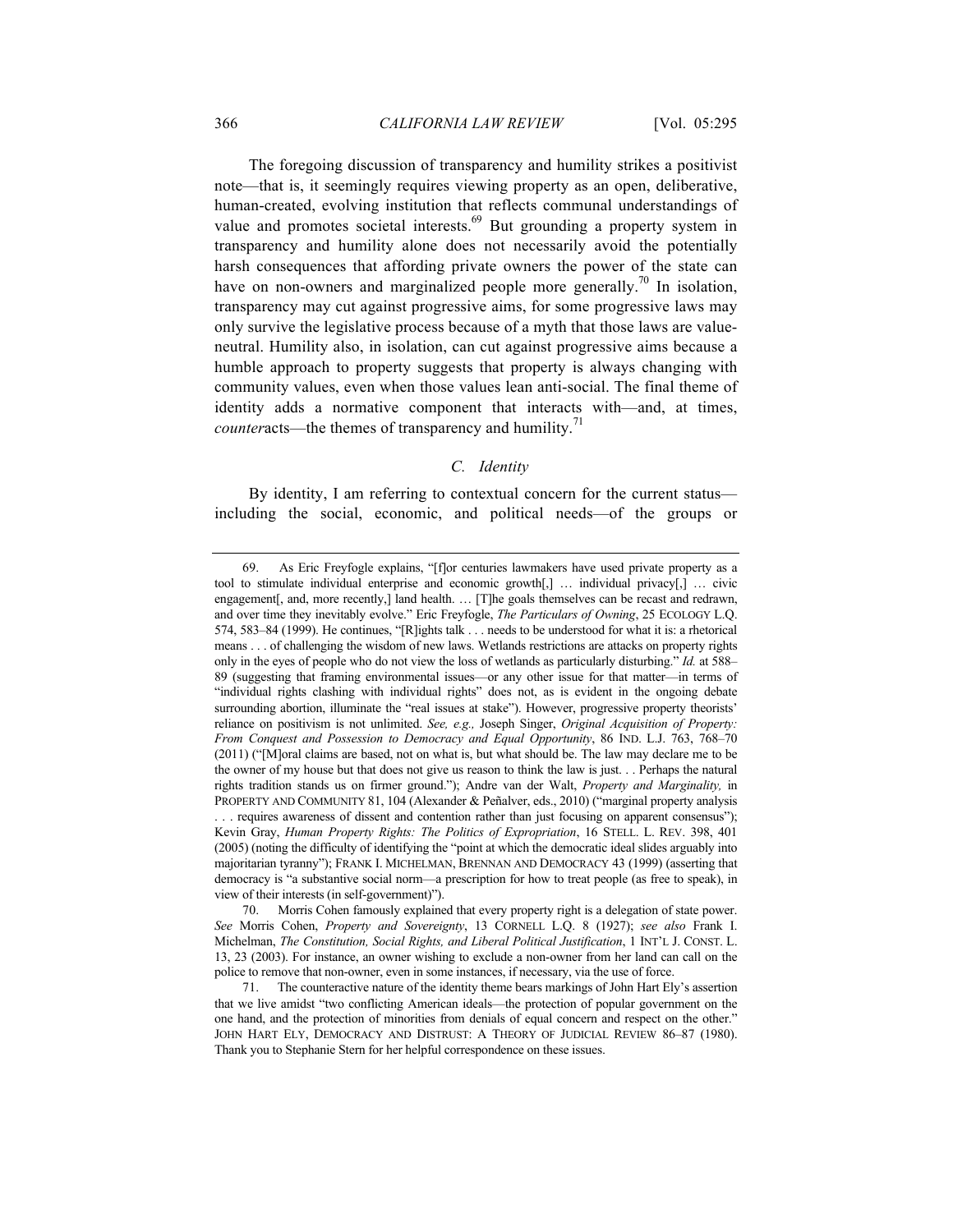individuals involved in particular resource conflicts.<sup>72</sup> Considering identity does not suggest simply attending to the notion that one party assigns a greater economic value to some land or personal effect than does a competing claimant (even after taking wealth effects into account) and for that reason should prevail. Rather, considering identity, as outlined here, suggests that focusing on

Underkuffler's recent work on identity bears some very limited markings of Margaret Radin's "personhood" theory, which in turn builds off of Hegel's idea that dominion over material objects constitutes a key step in the process through which individuals become aware of the "Geist" or the concept of freedom, as well as Singer's iconic writings on groups' "reliance interests." *See* Margaret Jane Radin, *Property and Personhood*, 34 STAN. L. REV. 957 (1982) (focusing on a "strand of liberal property theory that focuses on personal embodiment or self constitution in terms of 'things'"); RADIN, CONTESTED COMMODITIES 54-78 (1996) (setting forth a view of personhood "that does not conceive of the self as pure subjectivity standing wholly separate from an environment of pure objectivity"); RADIN, REINTERPRETING PROPERTY 35–97 (1993) (distinguishing between "personal" and "fungible" property and concluding that it is morally suspect for the institution of property to allow some people to use their fungible property in ways that overwhelm others' use and enjoyment of their personal property); Joseph Singer, *The Reliance Interest in Property*, 40 STAN. L. REV. 611 (1988); Singer, *The Reliance Interest in Property Revisited*, 7 UNBOUND: HARVARD JOURNAL OF THE LEGAL LEFT 79 (2011).

Yet "identity," as I am employing the word here and as Underkuffler typically has employed it in the past, refers not to the Radinian idea that irreplaceable property—like wedding rings and family residences—are so wrapped up in a person that they bolster the development of that person's individual identity and thus should get more property protection than do replaceable assets; rather, I am using the word in a relational sense by asking, in short, what are the respective circumstances of the competing claimants? Andre van der Walt has offered multiple examples where identity, as I have described it here, could play a role in resolving property disputes, including the following: (1) he suggests that an investor's sale of residential property to satisfy a mortgage debt must be justified in light of the circumstances, including consideration of the economic and social weakness of the affected family, and, even where justified, might, as a result of those same circumstances, be temporarily delayed; and (2) he contends that, in some instances, particularly where a tenant makes improvements to rectify shortcomings in a residential rental property, the tenant may be owed compensation by the landlord, secured by a lien (or perhaps even a "shift[] in land ownership"), despite the landlord's lack of consent to those improvements. Andre van der Walt, *Property, Social Justice and Citizenship: Property Law in Post-Apartheid South Africa*, 19 STELL. L. REV. 325, 328–41 (2008) [hereinafter van der Walt, *Post-Apartheid South Africa*]. In a 2009 book chapter, van der Walt intriguingly highlights what he coins "marginality," which he defines as those "legal positions not characterized or dominated by the presence of rights, possessions, privilege, and power." Andre van der Walt, *Property and Marginality*, *in* PROPERTY AND COMMUNITY 98 (Alexander & Peñalver*,* eds., 2010). van der Walt explores this idea of marginality in significantly more depth in a recent full-length book. ANDRE VAN DER WALT, PROPERTY IN THE MARGINS 1-26, 77-168 (2009).

<sup>72.</sup> Rosser criticizes Peñalver and Kaytal for failing to explore in *Property Outlaws* a "broader understanding of need" when discussing the doctrine of necessity, though Rosser does not engage in such an exploration himself. *See* Rosser, *supra* note 1 at 141–42. Most prominently, Underkuffler has begun to explore the meaning and role of identity, as it is generally defined here, in several recent essays. *See, e.g.*, Laura Underkuffler, *Lessons from Outlaws*, 156 U. PA. L. REV. PENNUMBRA 262, 266 (2007) (questioning whether "we have different ideas about the protection that property should afford, depending on the identities of the wrongdoers and the titleholders"); Underkuffler, *Politics of Property and Need*, *supra* note 21, at 375-76 ("'Property rules' are not simply 'property rules' that should apply regardless of the identities of property owners and property challengers. . . . They are crafted and applied in response to the politics of power, security, stability, greed, and a myriad of other aspects of human life. There is no legitimate reason not to explicitly count human need among them."); Laura Underkuffler, Kelo*'s Moral Failure*, 15 WM. & MARY BILL RTS. J. 377, 377–80 (2006) (drawing from Frank Michelman's writings on the "principle of equally respected participation" to highlight "the selective disregard of community").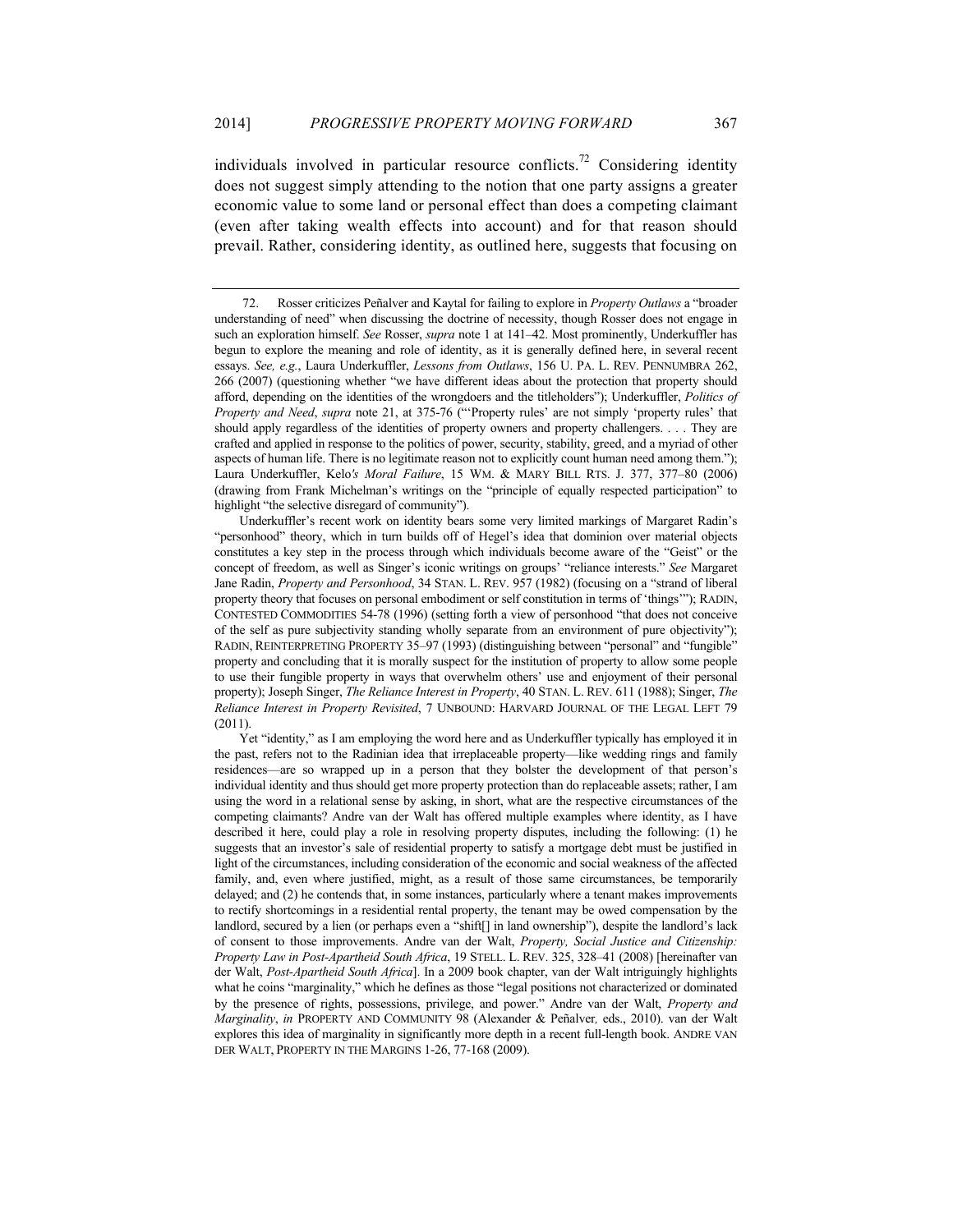the severity of one party's circumstance in relation to that of the competing claimant may prove sufficiently compelling to conclude that the former claimant carries the day.<sup>73</sup> Such an emphasis on identity intimates that property is most appropriately understood as a regime that, rather than shielding individuals from their communities, binds individuals to act in their communities' best interests in a way that goes *beyond*, for instance, maximizing that community's aggregate wealth, and *towards* promoting equality.<sup>74</sup> It follows that the community's social obligations and virtues that Alexander, Peñalver, and others advocate are not *informed by* definitions of property rights but rather necessarily *inform* those definitions.<sup>75</sup>

Such an approach does not completely denigrate the creation and protection of secure individual entitlements; indeed, such security in certain instances can afford many societal benefits, including encouraging investment and fostering economic growth.<sup>76</sup> But this approach does dissolve the baseline that private property exists primarily to advantage owners and create market gains (or, even, for that matter, to promote freedom<sup>77</sup>) in favor of a system of property that regularly realigns so that it remains justified in terms of the widespread benefits it offers to the collective. That is, taking identity into account somewhat paradoxically leaves open the prospect of what could be construed as disparateness in the application of property rules, for the sake of affording all human beings the resources and opportunities to live lives in accord with human dignity.<sup>78</sup>

<sup>73.</sup> Underkuffler, *Politics of Property and Need*, *supra* note 21, at 367–68.

<sup>74.</sup> *See, e.g.*, van der Walt, *Post-Apartheid South Africa*, *supra* note 72; Gregory S. Alexander, *The Ambiguous Work of "Natural Property Rights,"* 9 U. PA. J. CONST. L. 477, 479–80 (2007).

<sup>75.</sup> For critiques of obligation theories as bearing the rhetoric and essence of "rights" claims, see, e.g., Freyfogle, *Human Flourishing*, *supra* note 6, at 453 (suggesting that "private rights exist to the extent their recognition helps promote [the] public interest"); Nedelsky, *Reconceiving Rights, supra* note 48, at 24 (suggesting that rights-based reasoning can "blind one to the impact of disadvantage"); Craig Anthony Arnold, *The Reconstitution of Property: Property as a Web of Interests*, 26 HARV. ENVTL. L. REV. 281, 303–06 (2002).

<sup>76.</sup> Ben Barros, for example, has cautioned against adjustments in property rules that "appear[] to have a short term positive impact on the public welfare" when "consistent respect for property rights may better serve the public over the long term." *See* D. Benjamin Barros, *Property and Freedom*, 4 N.Y.U. J. L. & LIBERTY 36, n.27 (2009). *But see, e.g.*, Underkuffler, *Politics of Property and Need, supra* note 21, at 371 ("If tolerance of the appropriative needs of Western and urban squatters, civil-rights activists, AIDS patients, subsidized medical-insurance recipients, welfare recipients, and others has seriously undermined the stability of the American property regime and the expectations of owners, it is not obvious.").

<sup>77.</sup> There exists a large body of literature linking property and freedom*. See* Barros, *Property and Freedom*, *supra* note 76, at 37–38 n.1, 3–4 (2009) (collecting sources). Jed Purdy offers a recent, especially thought-provoking account. JEDEDIAH PURDY, THE MEANING OF PROPERTY: FREEDOM, COMMUNITY, AND THE LEGAL IMAGINATION (2010).

<sup>78.</sup> Any charge that suggests such an approach affords lawmakers too much discretionary power to make value choices also must be leveled against private property more generally, for, as noted above, all existing property rights are value-dependent choices in the same sense that changes to those existing rights are value-dependent. *See infra* notes 47–56 and accompanying text. Any negative impact that considering identity might have on stability, investment, or confidence in the law's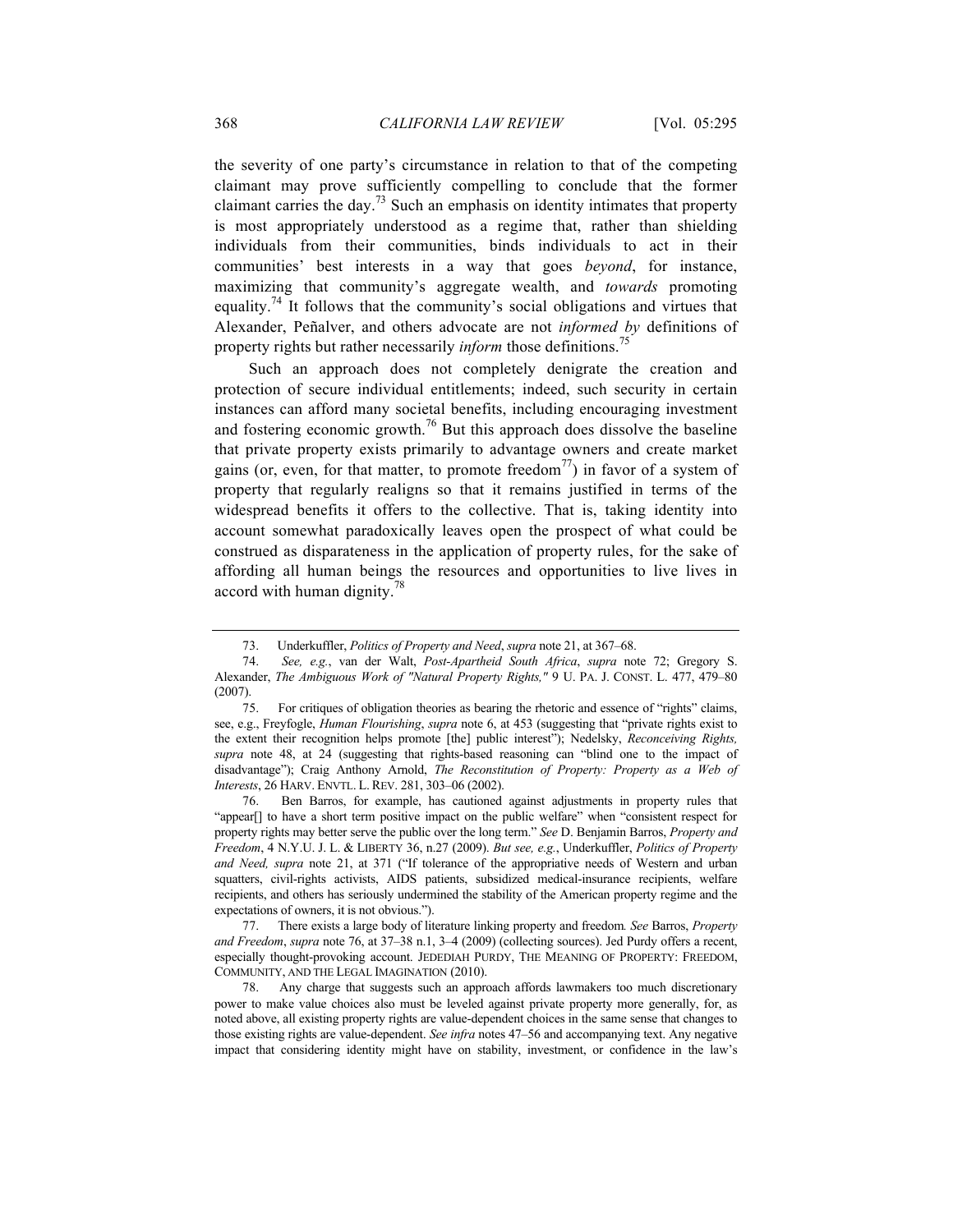Considering identity calls into question, for example, the Supreme Court's finding unconstitutional coercion where a California agency conditioned a landowner's permit to expand an oceanfront home on the provision of a public walking easement at the water's edge, $79$  while finding no unconstitutional coercion where a New York agency conditioned receipt of aid to families with dependent children on the recipient consenting to home visits by a welfare worker.<sup>80</sup> These decisions could be read as disenfranchising certain communities by potentially allocating power in a manner that fosters classbased hardship (and perhaps race- and gender-based, as well), given the demographics of those fortunate enough to own coastal real estate and those dependent on the form of government aid at issue in the latter case.<sup>81</sup>

Suggesting that identity matters does not, of course, resolve whether a given governmental action has a coercive effect on or unfairly singles out a particular claimant. Rather it simply does not rule out considering, for instance, the possibility that a well-to-do coastal landowner might have alternatives to destroying an existing home in order to construct a larger new one, while an indigent family might have no alternative to succumbing to government demands to avoid a child's malnourishment. $82$ 

#### *D. Transparency, Humility, and Identity: A Brief Illustration*

In sum, the foregoing discussion lends support to a system of property in which lawmakers acknowledge that (1) all property rules reflect substantive values (transparency); (2) those values and the body of knowledge on which they are based change over time (humility); and (3) some property interests may enjoy more protection than others due to the plight of those persons implicated by a given declaration of a property right (identity). Looking at property through these lenses of transparency, humility, and identity can shed light on the types of important acquisition and distribution issues Rosser raises in *The Ambition and Transformative Potential of Progressive Property*. To illustrate, I will return to Rosser's position on the matter of *Kelo v. City of New London*. 83

authority simply must be part of this value-dependent calculus. Peter Gerhart recently authored a thorough manuscript on the related principle of equal freedom in the context of property rights. *See*  PETER GERHART, PROPERTY LAW AND SOCIAL MORALITY (2013).

<sup>79.</sup> Nollan v. California Coastal Comm'n, 483 U.S. 825 (1987).

<sup>80.</sup> Wyman v. James, 400 U.S. 309 (1971).

<sup>81.</sup> For a thorough comparison of *Nollan* and *Wyman*, see Singer & Beerman, *Social Origins*, *supra* note 40, at 230–35.

<sup>82.</sup> Determining which individuals or institutions are to make such considerations (and how) is a challenging proposition that can serve as fodder for future work. It may be especially challenging—and, to many, impossible or improper—to consider the "identity" of corporate parties. *See, e.g.*, Lua Yuille, Presentation at the 5th Annual Meeting of the Association for Law, Property, and Society: Corporations, Property & Personhood (May 3, 2014). Thank you to Benjamin Davy for raising this point in the course of my presenting a draft of this paper at the University of British Columbia.

<sup>83.</sup> Kelo v. City of New London, 545 U.S. 469 (2005).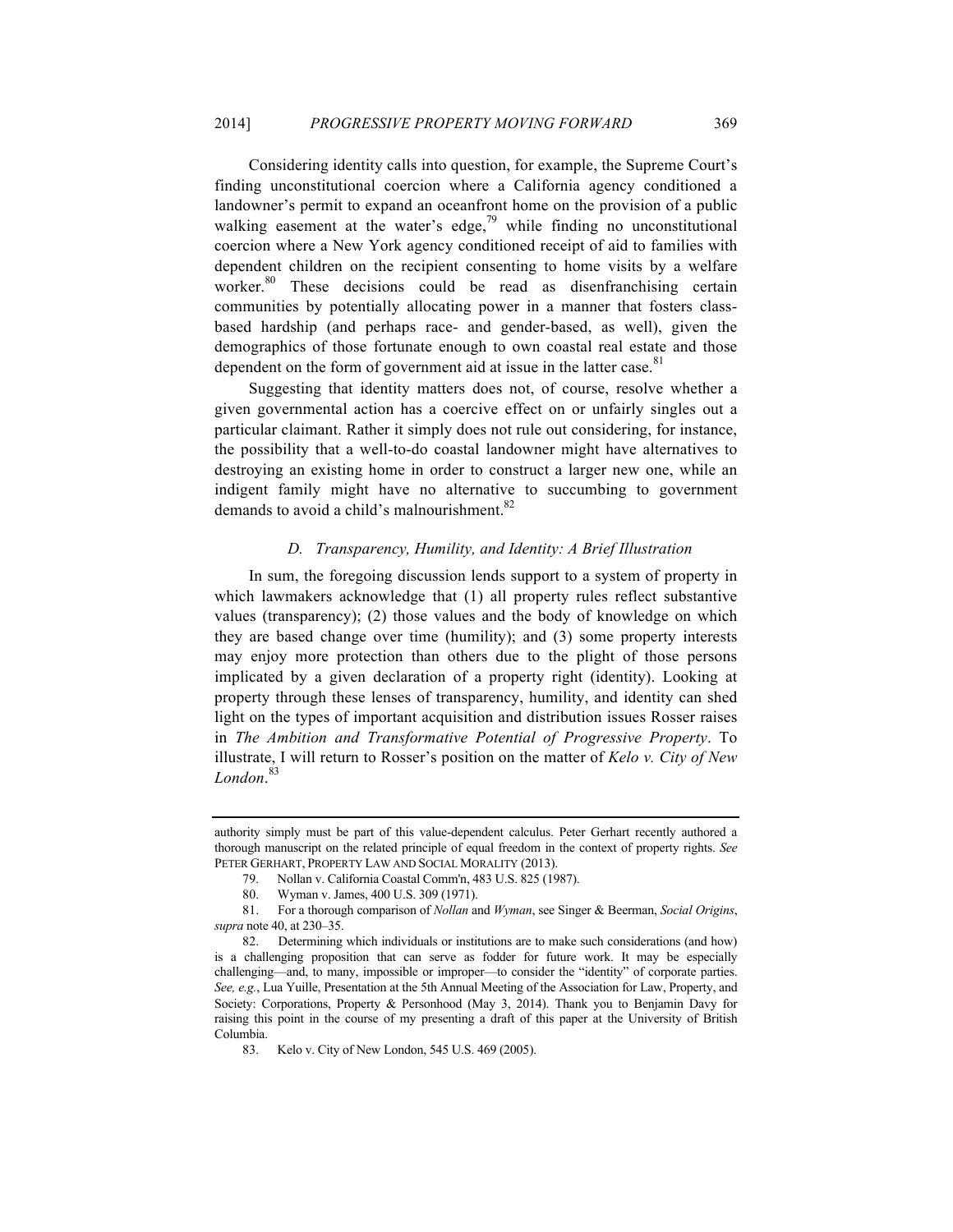In *Kelo*, a 5-4 Supreme Court concluded that the condemnation of nonblighted residential properties for purposes of creating jobs and improving the local tax base promoted a "public use," as required by the Federal Constitution's Fifth Amendment, despite the fact that some of the condemned properties would be leased to for-profit corporations for the construction of private mixed-use development.<sup>84</sup> The use of eminent domain to assist private entities in assembling land generated great public outrage, which prompted many state legislatures to swiftly approve statutory restrictions on condemnation. As noted above, Rosser critiques the outrage and legislation that followed *Kelo* as anti-social, a "popular effort to curb the state's ability to make collective demands" on owners. $85$  Yet attending to the aforementioned themes presents an opportunity to see other possibilities in—and other dimensions of the reaction to *Kelo*.

Consider, first, *transparent* acknowledgement of the value judgments inherent in the eminent domain context. Eminent domain can provide important elements of what Alexander and Peñalver refer to as the "social infrastructure" (e.g., those roads, utility lines, hospitals, post offices, and libraries) necessary for individuals to develop the capacity to pursue life courses that are consistent with human dignity.<sup>86</sup> However, it would seem that not every conceivable element of social infrastructure is as necessary for this purpose as the next. Recognizing these differences, some might suggest, is especially significant given the long-standing societal recognition that owners have heightened privacy and autonomy interests within the confines of their homes—interests that in and of themselves are important to promoting human flourishing.<sup>87</sup>

And yet, in terms of *humbly* accepting the mutability of our normative positions, society may be reconsidering the importance it has long placed on home ownership—and perhaps even on individuals' personal attachments to

<sup>84.</sup> *Id.* at 483–87 ("The City has carefully formulated an economic development plan that it believes will provide appreciable benefits to the community. . . . [A] one-to-one transfer of property, executed outside the confines of an integrated development plan . . . would certainly raise a suspicion that a private purpose was afoot."). Among many thoughtful writings in *Kelo's* immediate wake, Marc Poirier's account is particularly intriguing. *See* Marc R. Poirier, *Federalism and Localism in* Kelo *and*  San Remo, *in* PRIVATE PROPERTY, COMMUNITY DEVELOPMENT, AND EMINENT DOMAIN 101 (Robin Paul Malloy ed., 2008). In reviewing Poirier's chapter, Andrew Morriss asserts that "Poirier mounts a more articulate policy defense of the *Kelo* outcome than does Justice Stevens' majority opinion." *See*  Andrew Petit Morriss, *Review: Private Property, Community Development, and Eminent Domain (Robin Malloy, ed.)*, 19 LAW & POL. BOOK REV. 234–37 (2009).

<sup>85.</sup> Rosser, *supra* note 1, at 163.

<sup>86.</sup> GREGORY S. ALEXANDER & EDUARDO PEÑALVER, AN INTRODUCTION TO PROPERTY THEORY 177 (2012). Reassembling land parcels for redevelopment in dilapidated urban neighborhoods also can fend against costly and ecologically damning urban sprawl. *See* Eric Freyfogle, *Regulatory Takings, Methodically*, 31 E.L.R. 10313, 10321 (2001).

<sup>87.</sup> Peñalver, *Two Views of the Castle*, *supra* note 40, at 2973 (coining this understanding the "dignitary reading" of the metaphor "my home is my castle"); Laura Underkuffler, Kelo*'s Moral Failure*, *supra* note 72, at 383 (suggesting that homes are "more than simple shelters or wealthgenerating investments"—they "provide the *spaces* we inhabit, the realities in which we live"). *See also* MARGARET JANE RADIN, REINTERPRETING PROPERTY 56–57 (1993); JEREMY WALDRON, THE RIGHT TO PRIVATE PROPERTY 296 (1988).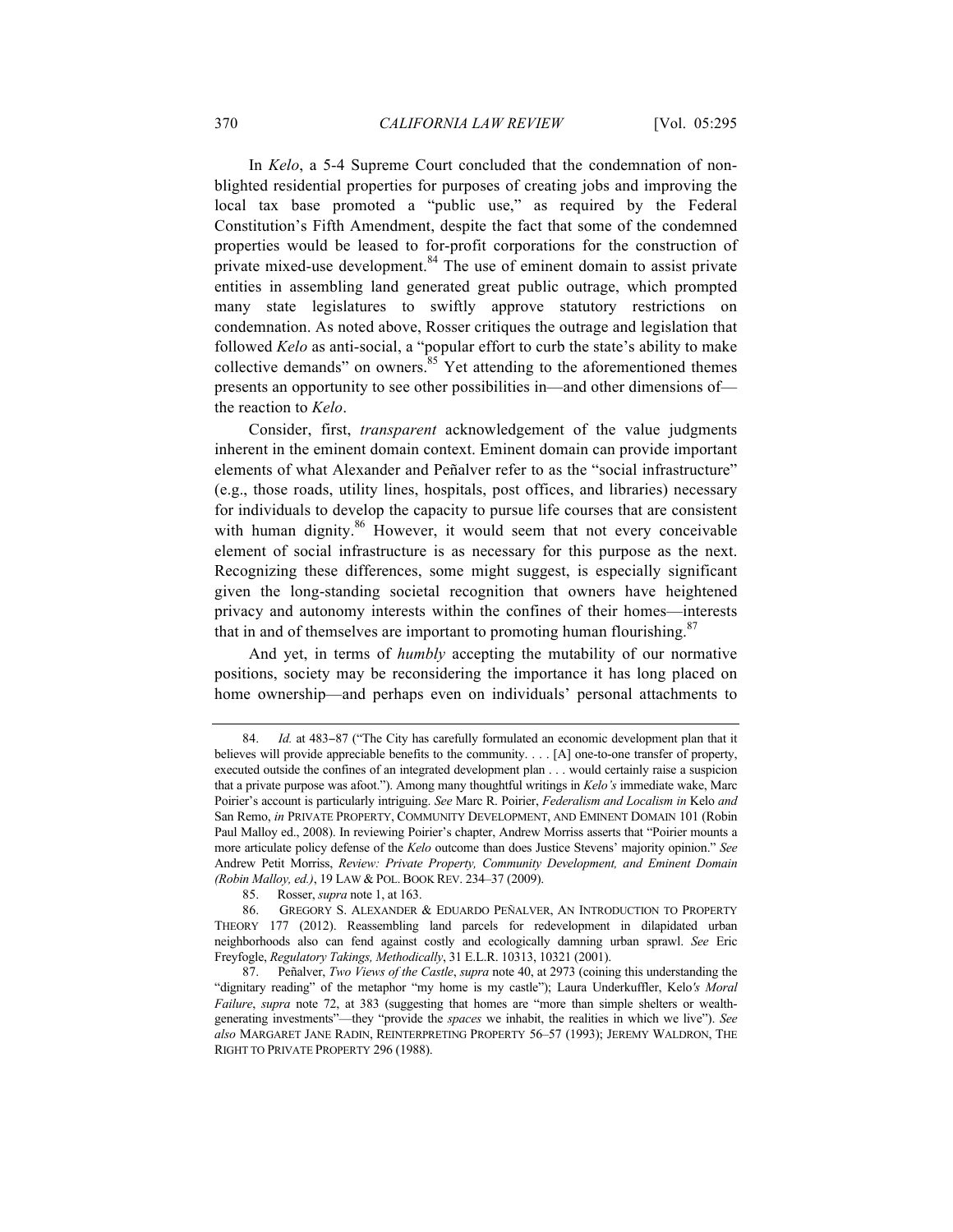their homes—in the wake of the subprime mortgage crisis. $88$  Still, a reduction in the importance placed on the sanctity of homeownership is not the same as a reduction in the importance of established communities of resident and nonresident members, communities that quickly can be unraveled via condemnation.<sup>89</sup>

In terms of *identity*, eminent domain can bring depressed areas out of poverty and into prosperity by, say, providing more—and more adequate housing for the benefit of many people, including the displaced; $90$  however, eminent domain, if employed haphazardly, can perpetrate poverty-based and racialized segregation by repositioning land for upmarket development without concern for the evicted. $91$  Considering identity, that is, demands inquiring who

89. *See, e.g.*, Poletown Neighborhood Council v. City of Detroit, 304 N.W.2d 455 (Mich. 1981) (Ryan, J., dissenting) (asserting that the majority's deference to state and local "public use" determinations would result in "sweeping away a tightly-knit residential enclave"); David A. Dana, *Exclusionary Eminent Domain*, 17 SUP. CT. ECON. REV. 7 (2009) (assessing "the exercise of eminent domain that has the effect of excluding low-income households from an otherwise predominantly or entirely middle-class or wealthy neighborhood or locality"); Yxta Maya Murray, *Peering*, *available at* http://papers.ssrn.com/sol3/papers.cfm?abstract\_id=2438284 (critiquing courts for peering down on the poor in eminent domains decisions rather than seeing the poor as peers). This is not to suggest that any exercise of eminent domain that unravels established communities of residents is necessarily inappropriate, but rather only that the interests of those residents in established communities stand as an important consideration when evaluating property's effects.

90. In this regard, van der Walt assesses the South African case of *Residents of Joe Slovo Community, Western Cape v. Thubelisha Homes andors (Centre on Housing Rights and Evictions and Community Law Centre, University of the Western Cape, amici curia)*, 2009 BCLR 847 (CC), which concerned the largely temporary eviction of residents from public land for the purposes of making land available for construction of improved social housing. Andre van der Walt, *Housing Rights in the Intersection between Expropriation and Eviction Law* 90–97, in THE IDEA OF HOME IN LAW (Lorna Fox O'Mahony & James A. Sweeney, eds. 2010) [hereinafter van der Walt, *Housing Rights*]. Of course, South African constitutional and statutory measures regarding the state's responsibilities with regard to housing its populace are distinct from, and arguably significantly more demanding than, those in the United States. *See, e.g.*, Frank Michelman, *The Property Clause Question*, 19 CONSTELLATIONS 152, 162–63; GREGORY S. ALEXANDER, THE GLOBAL DEBATE OVER CONSTITUTIONAL PROPERTY: LESSONS FOR AMERICAN TAKINGS JURISPRUDENCE 149–98 (2006).

91. In this light, cases such as *Kelo* have been contrasted with the likes of *Hawaii Housing Authority v. Midkiff*, 467 U.S. 229 (1984), which involved the state's exercise of eminent domain not for economic redevelopment but rather to correct what the state viewed as an insalubrious distribution of land holdings. *See* van der Walt, *Housing Rights, supra* note 92, 68–69, 79–80. For a recent decision echoing this distinction, *see* Mount Laurel Township v. MiPro Homes, L.L.C., 878 A.2d 38, 49 (N.J. Super. Ct. App. Div. 2005), *aff'd*, 910 A.2d 617, 620 (N.J. 2006) (upholding the condemnation of property for open space from an owner who planned to build large residential houses thereon because, among other reasons, "development of single-family homes that [would] be affordable only to upper-income families would not serve a comparable public interest").

<sup>88.</sup> Stephen Schnably criticized Radin's emphasizing the personhood-developing aspects of irreplaceable goods, such as the family home, for ignoring fungible property's potential to develop the self. *See* Stephen Schnably, *Property and Pragmatism: A Critique of Radin's Theory of Property and Personhood,* 45 STAN. L. REV. 347 (1993). Debate continues on the actual extent to which homeowners establish special, non-reductive connections to their homes. For thoughtful, largely contrasting perspectives, compare D. Benjamin Barros, *Home as a Legal Concept*, 46 SANTA CLARA L. REV. 255 (2006), with Stephanie M. Stern, *Residential Protectionism and the Legal Mythology of Home*, 107 MICH. L. REV. 107 (2009). *See also* Lorna Fox, *The Meaning of Home: A Chimerical Concept or a Legal Challenge?*, 29 J. OF LAW & SOCIETY 580 (2002); Lee Ann Fennell, *Homeownership 2.0*, 102 NW. U. L. REV. 1047 (2008).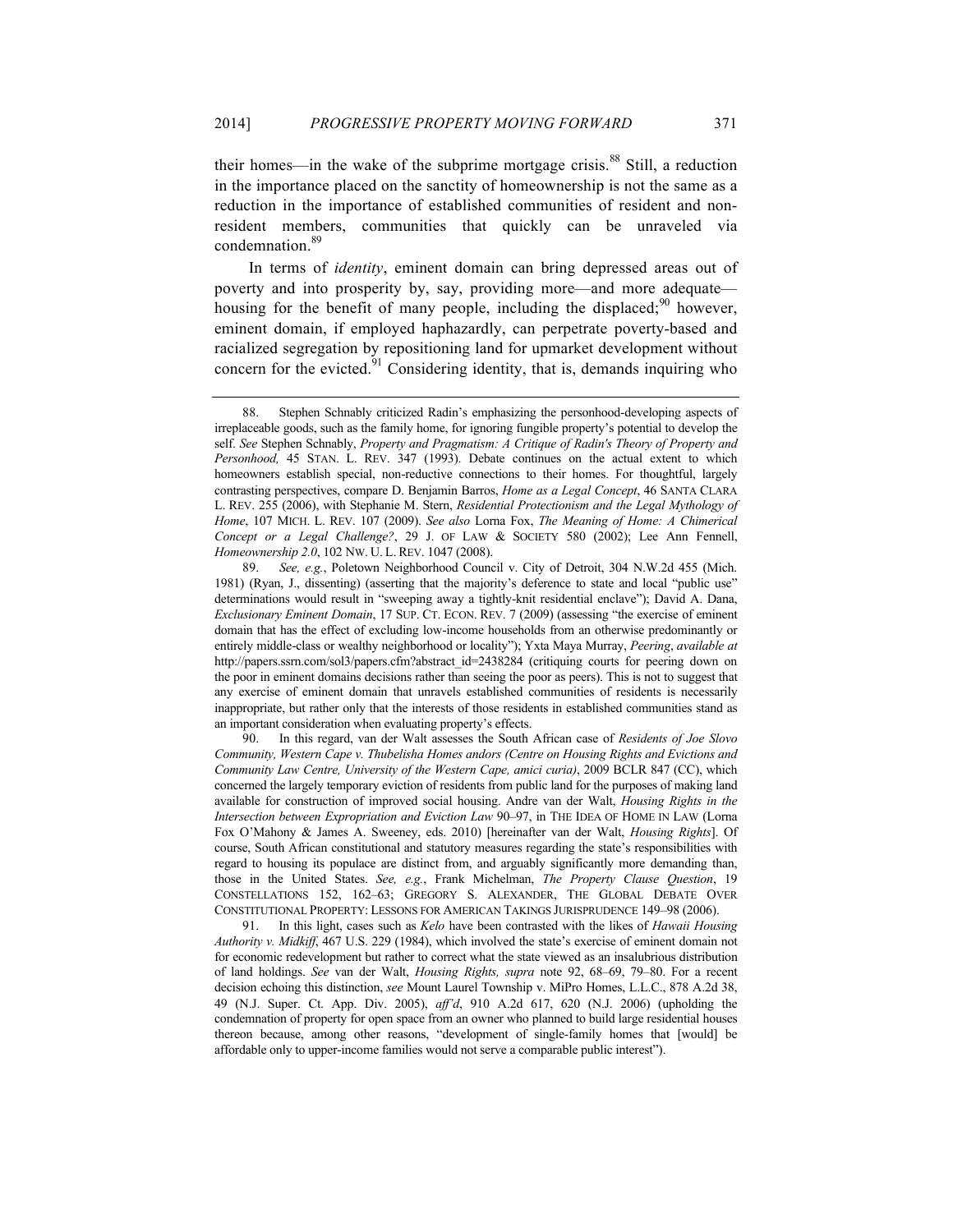is being displaced—including, in van der Walt's terms, "the degree of [their] desperation<sup>"92</sup>—and who is filling their shoes.<sup>93</sup> While precise empirical data on the point is hard to come by, anecdotal evidence suggests that the state is far less likely to condemn residential properties in affluent neighborhoods to build environmental refuges, job training centers, or affordable housing $94$  than it is to condemn residential properties in economically depressed (and often predominantly minority) neighborhoods to facilitate revenue-raising residential or commercial projects.<sup>95</sup> At least until that evidence suggests a clear trend to

94. Indeed, there are reported cases involving situations where the state allegedly has condemned properties to *prevent* their use for integrated housing, low-income housing, or rehabilitation facilities. *See, e.g.*, Deerfield Park District v. Progress Development Corp., 174 N.E.2d 850 (Ill. 1961); Pheasant Ridge Assocs. v. Town of Burlington, 506 N.E.2d 1152 (Mass. 1987); Borough of Essex Falls v. Kessler Inst. For Rehab., Inc., 673 A.2d 856 (N.J. Super. Ct. Law Div. 1995). One scholar curiously minimizes these situations displacing "undesired" uses onto low-income communities by suggesting that "even the wealthiest community will run out of funds to buy out every noxious use to which it objects" and "economic markets . . . likely [will] resolve many [such] conflicts . . . before they ever arise." Lynda J. Oswald, *Public Uses and Non-Uses: Sinister Schemes, Improper* 

*Motives, and Bad Faith in Eminent Domain Law,* 35 B.C. ENVTL. AFF. L. REV. 45, 73–74 n.143 (2008).

95. Among others, Matthew Parlow suggested soon after the Supreme Court's decision that, in *Kelo's* wake, municipalities would be even more inclined to condemn properties for revenue-raising purposes than to create affordable housing. *See* Matthew Parlow, *Unintended Consequences? Eminent Domain and Affordable Housing*, 46 SANTA CLARA L. REV. 841 (2006). Andre van der Walt critiques exercises of eminent domain akin to that at issue in *Kelo* for disregarding "the socio-economic context, the personal circumstances of the occupiers or the effect that eviction may have on the occupiers." van

<sup>92.</sup> van der Walt, *Housing Rights*, *supra* note 90, at 89.

<sup>93.</sup> At least in hindsight, *Kelo* could be considered complicated in this regard. There was no guarantee at the outset that those initially affected by the displacement would benefit from it. *See, e.g.*, Iver Peterson, *As Land Goes to Revitalization, There Go the Old Neighbors,* N.Y. TIMES, Jan. 30, 2005, at A29 (quoting an attorney for the New London Development Corporation as stating: "We need to get housing at the upper end, for people like the Pfizer employees. They are the professionals, they are the ones with the expertise and the leadership qualities to remake the city."). However, while the lead plaintiff, Susette Kelo, purchased the subject two-story water-view home in 1997 for \$56,000 at a time when she was by many accounts of modest means, *see*, *e.g.*, *Robert Meltz,* Property Rights "Takings," Congressional Research Service, several years later she received \$440,000 from the state in compensation for the taking (more than \$300,000 above the appraised value, according to some reports), state-funded relocation of her house to a nearby lot, and a waiver of back rents owed the city from the date of the condemnation to the resolution of the litigation challenging it. *See* Peter Lattman, *Holiday Greeting Cards & the Law, Part I*, THE WALL STREET JOURNAL LAWBLOG (Dec. 21, 2006), http://blogs.wsj.com/law/2006/12/21/holiday-greeting-cards-the-law-part-i/; Scott Bullock, *Susette Kelo Lost Her Rights, but She Will Keep Her Home,* THE INSTITUTE FOR JUSTICE (Aug. 2006), https://www.ij.org/a-long-road. As van der Walt notes, however, "[e]ven though her house had been rebuilt on another plot, the neighborhood and the community had been broken up irreversibly." *See*  van der Walt, *Housing Rights, supra* note 90, at 81. For more dramatic examples, compare (1) New Orleans Redevelopment Authority v. Burgess*,* 16 So.3d 569 (La. Ct. App. 4 Cir. 2009), involving the condemnation of a vacant lot owned by an individual who had been absent for more than five years and owed \$37,000 in taxes and penalties, a lot the municipality subsequently transferred to the nonprofit home-building organization Habitat for Humanity, as discussed in John A. Lovett, *"Somewhat at Sea": Public Use, Third Party Transfer Limits and Compensatory Justice in States Responding to Economic Crisis and Natural Disasters* \*30–31 (forthcoming 2014) (draft on file with author), with (2) the English case of Smith & Ors v. Secretary of State for Trade and Industry, [2007] EWHC 1013 (Admin.), involving London's eviction of caravans of Romani Gypsies and Irish Travellers to make way for the 2012 Summer Olympics, as discussed in van der Walt, *Housing Rights, supra* note 90, at 70–74.